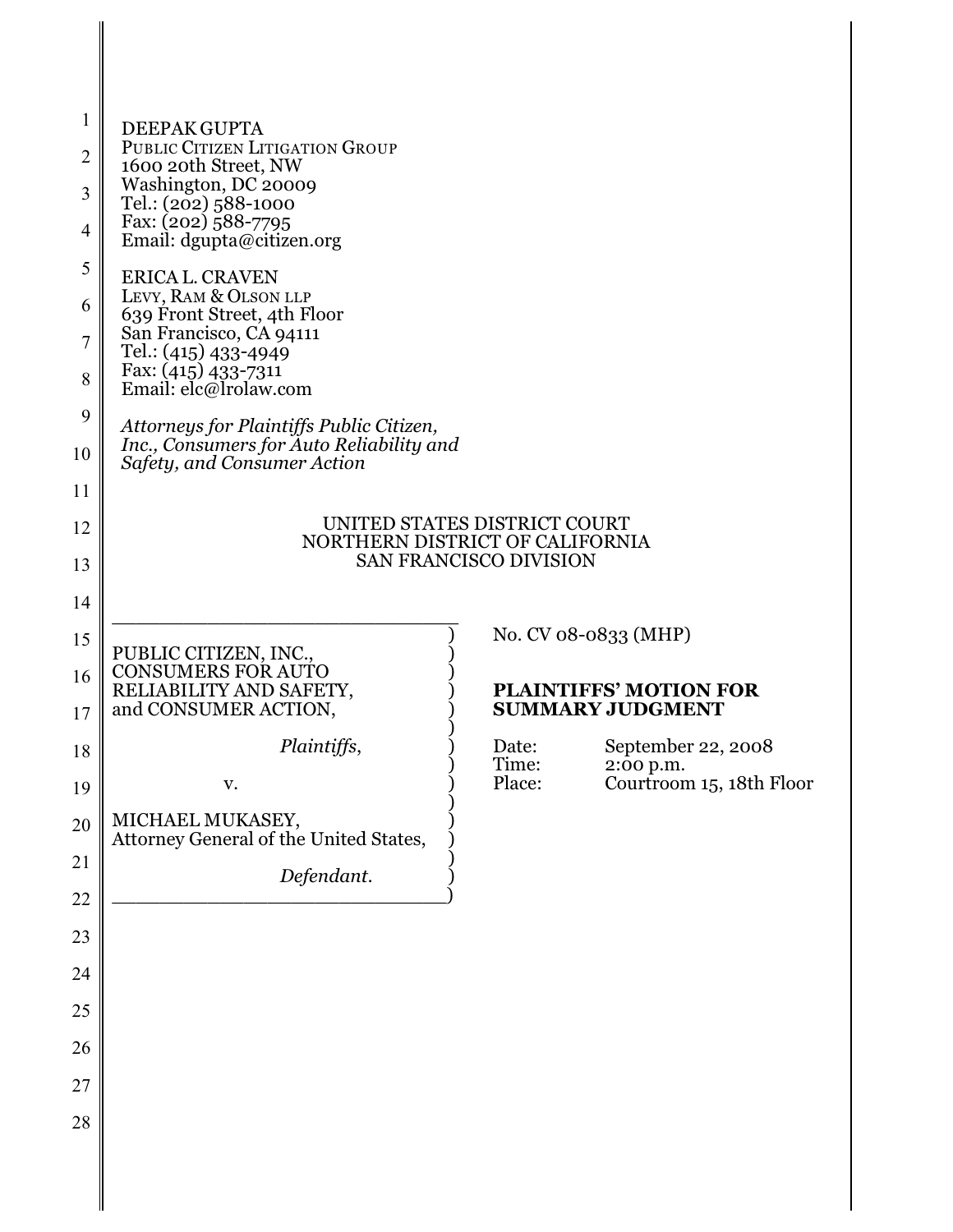### **NOTICE OF MOTION AND MOTION**

2 3 4 5 6 7 8 9 10 11 12 PLEASE TAKE NOTICE that on September 22, 2008, at 2:00 p.m., before the Honorable Marilyn Hall Patel in Courtroom 15 of the United States District Court for the Northern District of California, located at 450 Golden Gate Avenue, San Francisco, California, plaintiffs Public Citizen, Inc., Consumers for Auto Reliability and Safety, and Consumer Action will move, and hereby move, for summary judgment in this action under Federal Rule of Civil Procedure 56. Under the briefing schedule set by the Court, any opposition to this motion is due on September 1, 2008. This motion is based on the memorandum of points and authorities submitted in support thereof; the proposed order submitted herewith; the papers, pleadings and administrative record on file in this action; and upon such further briefs, evidence, and oral argument as may be presented to the Court in connection with this motion.

13 14 15 16 17 18 19 As described in greater detail in the accompanying memorandum, the plaintiffs seek the following relief in this motion: summary judgment in their favor; a declaration that the Attorney General of the United States has violated the Administrative Procedure Act, 5 U.S.C. §§ 706(1) and 706(2), by failing to take action required by 49 U.S.C. §§ 30502 and 30504; and injunctive relief in the form of a remedial schedule setting concrete deadlines by which the government must complete the actions unlawfully withheld and provide regular status reports on its progress to the plaintiffs and the Court.

26 27 28 *Public Citizen v. Mukasey*, No. CV 08-0833 (MHP) Plaintiffs' Motion for Summary Judgment

1

20

21

22

23

24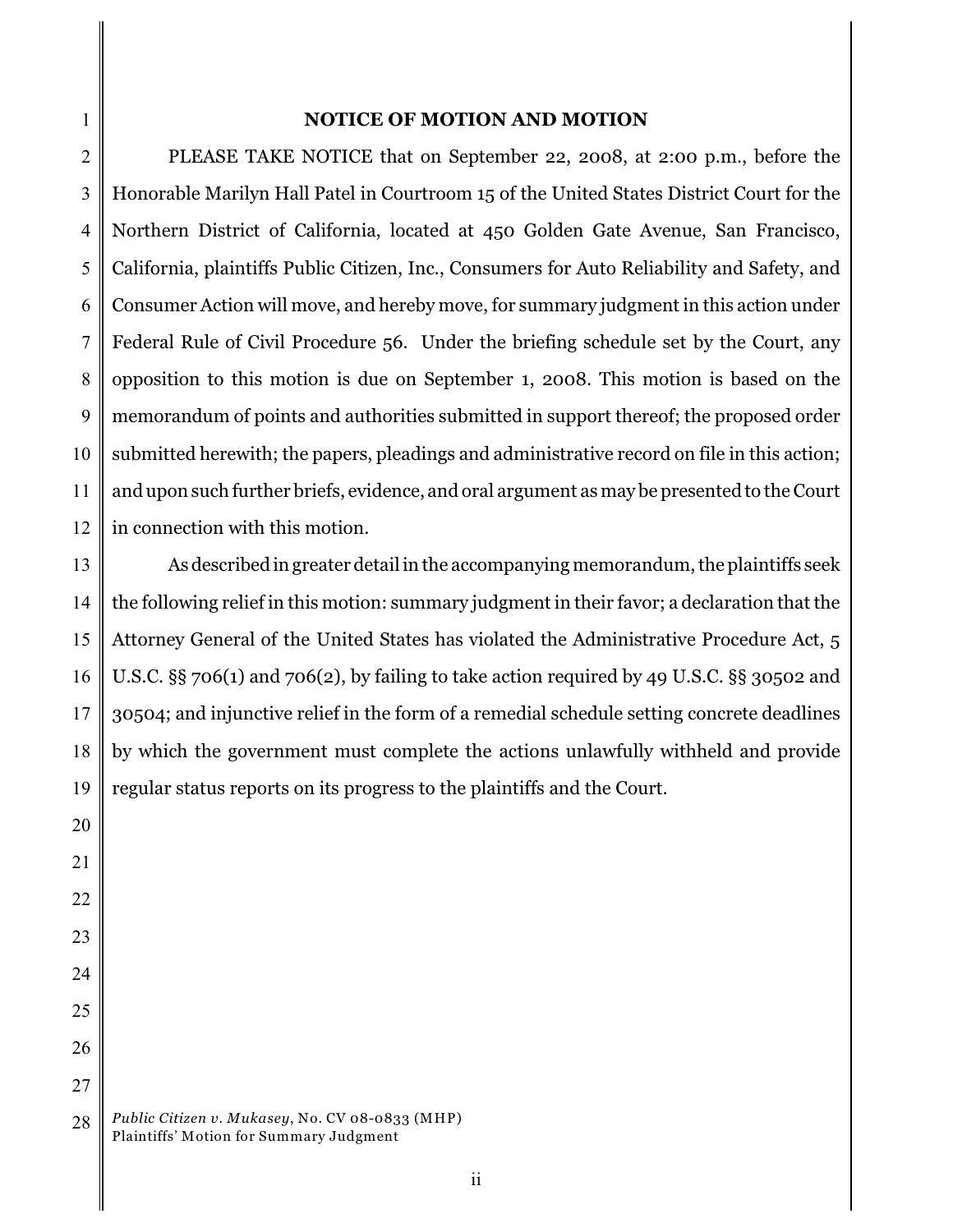| 1        | <b>TABLE OF CONTENTS</b> |                                                                                                              |  |
|----------|--------------------------|--------------------------------------------------------------------------------------------------------------|--|
| 2        |                          |                                                                                                              |  |
| 3        |                          |                                                                                                              |  |
| 4        |                          |                                                                                                              |  |
| 5        | A.                       |                                                                                                              |  |
| 6<br>7   | <b>B.</b>                | The Initial Failure to Implement NMVTIS (1992-96). 4                                                         |  |
| 8        | C.                       |                                                                                                              |  |
| 9        | D.                       | The Continuing Failure to Implement NMVTIS (1996-2008). 6                                                    |  |
| 10       |                          |                                                                                                              |  |
| 11       | I.                       | The Attorney General's Failure to Implement NMVTIS                                                           |  |
| 12       | II.                      | This Court Should Set Concrete Deadlines By Which the<br>Government Must Meet Its Statutory Obligations.  11 |  |
| 13       |                          |                                                                                                              |  |
| 14       |                          |                                                                                                              |  |
| 15       |                          |                                                                                                              |  |
| 16       |                          |                                                                                                              |  |
| 17       |                          |                                                                                                              |  |
| 18       |                          |                                                                                                              |  |
| 19       |                          |                                                                                                              |  |
| 20       |                          |                                                                                                              |  |
| 21       |                          |                                                                                                              |  |
| 22       |                          |                                                                                                              |  |
| 23<br>24 |                          |                                                                                                              |  |
| 25       |                          |                                                                                                              |  |
| 26       |                          |                                                                                                              |  |
| 27       |                          |                                                                                                              |  |
| 28       |                          | Public Citizen v. Mukasey, No. CV 08-0833 (MHP)<br>Plaintiffs' Motion for Summary Judgment                   |  |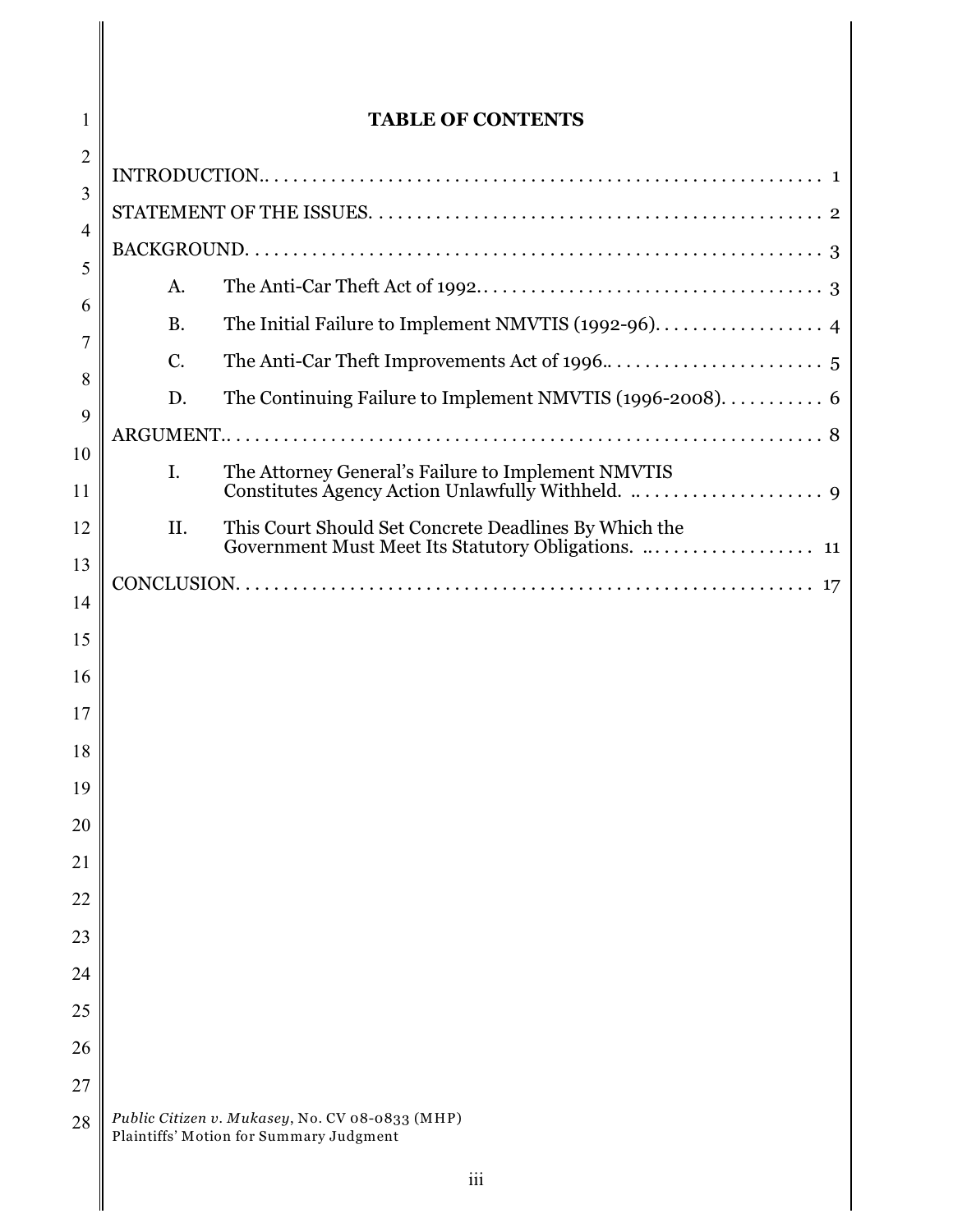| 2                   | <b>TABLE OF AUTHORITIES</b>                                                                |  |  |
|---------------------|--------------------------------------------------------------------------------------------|--|--|
| 3                   | <b>Cases</b>                                                                               |  |  |
| $\overline{4}$      | Biodiversity Legal Foundation v. Badgley,                                                  |  |  |
| 5                   | Center for Biological Diversity v. Brennan,                                                |  |  |
| 6<br>$\overline{7}$ | Center for Biological Diversity v. Kempthorne,                                             |  |  |
| 8                   | Communities for a Better Environment v. EPA,                                               |  |  |
| 9<br>10             | Environmental Defense Fund v. EPA,                                                         |  |  |
| 11                  | Environmental Defense Fund v. Thomas,                                                      |  |  |
| 12<br>13            | Forest Guardians v. Babbitt,                                                               |  |  |
| 14<br>15            | In re American Federation of Government Employees, AFL-CIO,                                |  |  |
| 16                  | In re International Chemical Workers Union,                                                |  |  |
| 17<br>18            | In re United Mine Workers of America International Union,                                  |  |  |
| 19                  | Nader v. FCC,                                                                              |  |  |
| 20<br>21            | NRDC v. EPA,                                                                               |  |  |
| 22                  | NRDC v. Ruckelshaus,                                                                       |  |  |
| 23<br>24            | NRDC v. Train,                                                                             |  |  |
| 25                  | Oil, Chemical & Atomic Workers International Union v. Zegeer,                              |  |  |
| 26<br>27            | Santillan v. Gonzales,                                                                     |  |  |
| 28                  | Public Citizen v. Mukasey, No. CV 08-0833 (MHP)<br>Plaintiffs' Motion for Summary Judgment |  |  |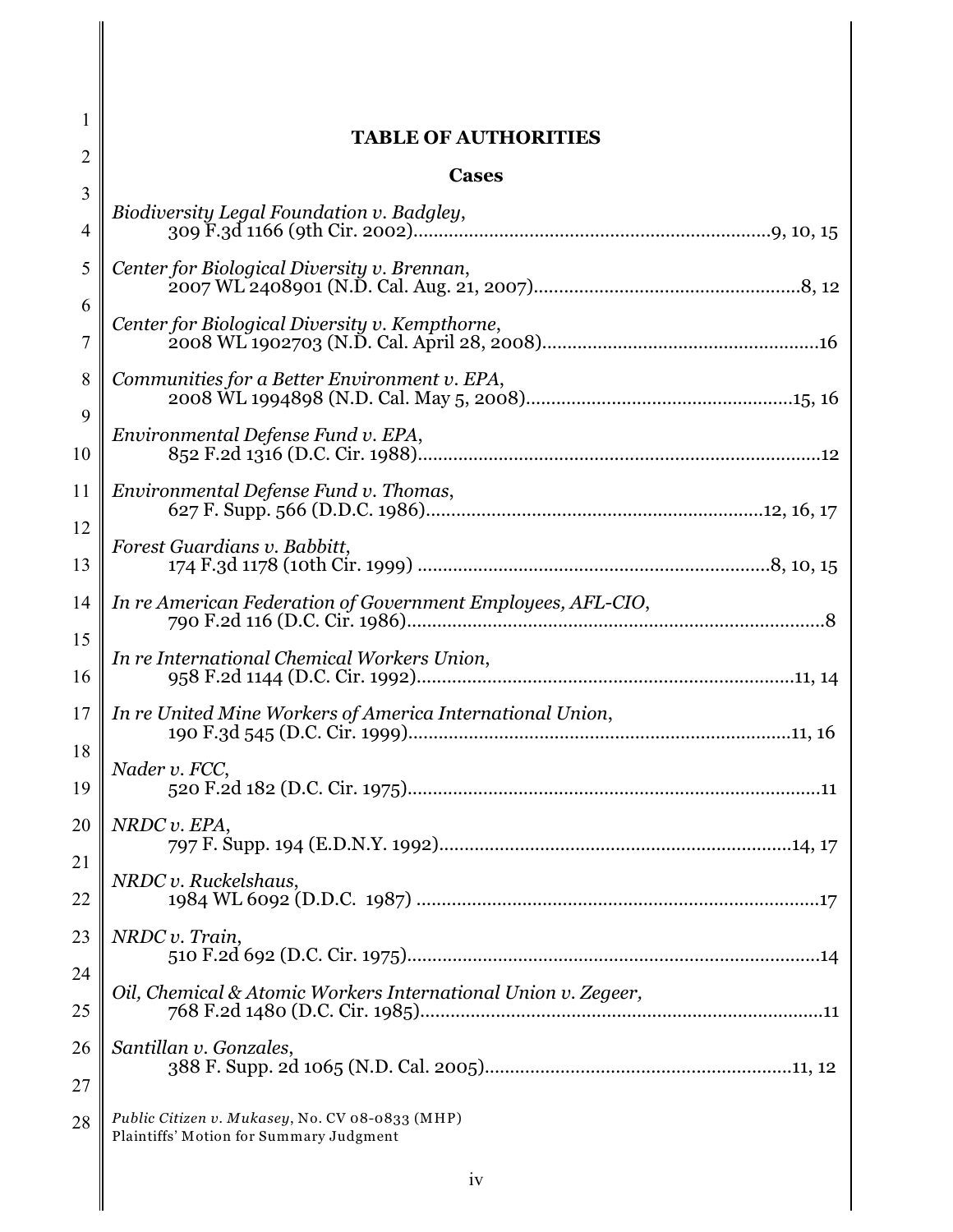| $\mathbf{1}$ | Sierra Club v. EPA,                                                                        |
|--------------|--------------------------------------------------------------------------------------------|
| 2<br>3       | Sierra Club v. Gorsuch,                                                                    |
| 4            | Sierra Club v. Thomas,                                                                     |
| 5<br>6       | Telecommunications Research & Action Center v. FCC,                                        |
| 7            | Public Citizen v. Auchter,                                                                 |
| 8<br>9       | Public Citizen v. Brock,                                                                   |
| 10           | Public Citizen v. FDA,                                                                     |
| 11           |                                                                                            |
| 12           | <b>Constitutional and Legislative Materials</b>                                            |
| 13           |                                                                                            |
| 14           |                                                                                            |
| 15           |                                                                                            |
| 16           |                                                                                            |
| 17           |                                                                                            |
| 18           |                                                                                            |
| 19           |                                                                                            |
| 20           | <b>Executive Materials</b>                                                                 |
| 21           |                                                                                            |
| 22           |                                                                                            |
| 23           |                                                                                            |
| 24           |                                                                                            |
| 25           |                                                                                            |
| 26           |                                                                                            |
| 27           |                                                                                            |
| 28           | Public Citizen v. Mukasey, No. CV 08-0833 (MHP)<br>Plaintiffs' Motion for Summary Judgment |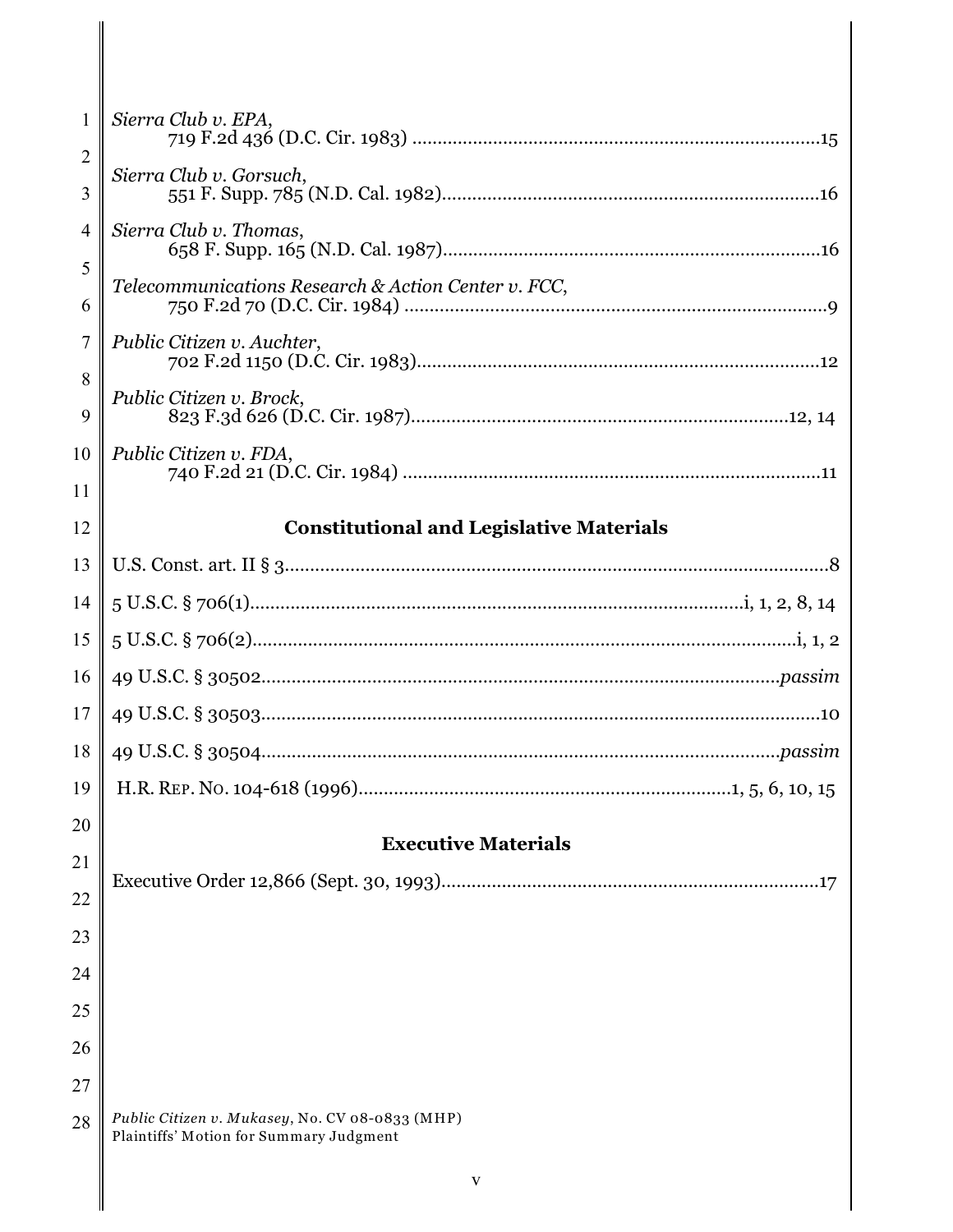### **INTRODUCTION**

2 3 4 This is an action to compel the Attorney General of the United States to take action that has been mandated by Congress but unlawfully withheld and unreasonably delayed in violation of the Administrative Procedure Act (APA), 5 U.S.C. §§ 706(1) and 706(2).

5 6 7 8 9 10 11 12 13 Sixteen years ago, Congress enacted a statute requiring the federal government to implement the National Motor Vehicle Title Information System (NMVTIS), a single database that would provide public access to vehicle-history information gathered from states, insurance companies, and junk and salvage yards. Before purchasing a potentially dangerous used car, a consumer using the database would be able to instantly check the validity of the vehicle's title, verify its mileage, and learn whether it had been stolen or deemed a junk or salvage vehicle. Congress viewed the database as an important solution to the problems of auto theft, auto fraud, and the dangers associated with unsafe and unreliable vehicles, and set a deadline of January 31, 1996 for establishment of the system.

14 15 16 17 18 19 20 21 22 23 24 After that initial deadline came and went, Congress took the unusual step of again enacting legislation to "expedite implementation of the motor vehicle titling information system," because the government "was required to establish [it] by January 31, 1996," and had "failed to meet its statutory deadline." H.R.REP.NO. 104-618, at 2-3 (1996), *reprinted in* 1996 U.S.C.C.A.N. 1061. Congress reiterated the importance of prompt "implementation of the much-needed national titling information system, which would prevent thieves from obtaining legitimate vehicle ownership documentation and deter other serious consumer fraud related to transfer of motor vehicle ownership," and concluded that the "costs imposed on society" by theft and fraud "remain unacceptably high, due in part to the failure to implement [NMVTIS]." *Id.* The new legislation required the Attorney General to establish the database "not later than December 31, 1997." 49 U.S.C. § 30502(a).

25 26 It has now been more than a decade since the second deadline and the government still has not discharged its statutory obligation to establish NMVTIS. The facts are not in

27

<sup>28</sup> *Public Citizen v. Mukasey*, No. CV 08-0833 (MHP) Plaintiffs' Motion for Summary Judgment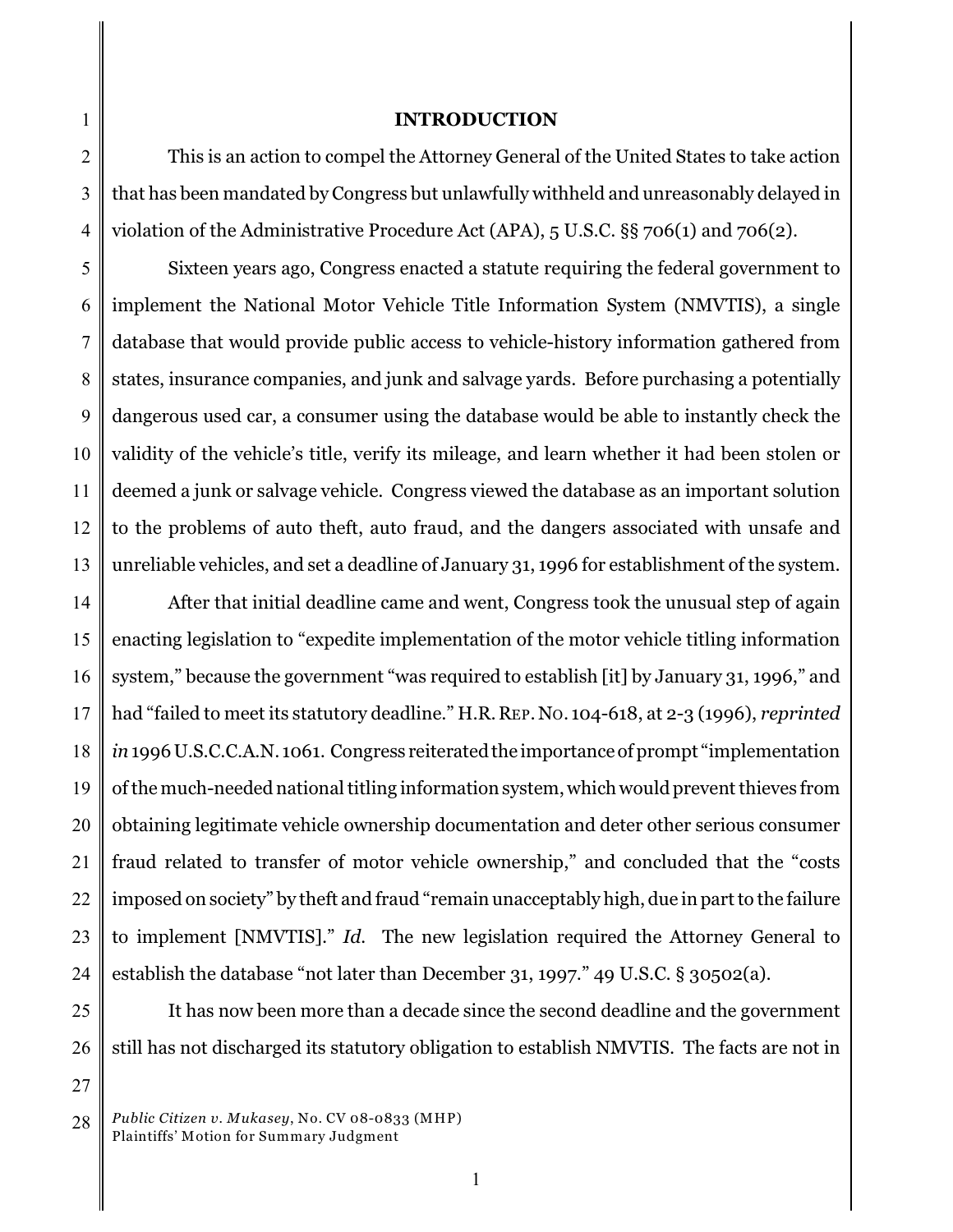1 2 3 4 5 6 7 8 dispute. The government concedes that it has not carried out any of the three statutorilyrequired actions that the plaintiffs seek to compel—(1) instant and reliable consumer access to a national vehicle-history database, (2) regulations for the reporting of vehicle information by insurance carriers and junk and salvage yards, and (3) a start date for the reporting of that information. Because there are no genuine issues of material fact, this Court should grant summary judgment for the plaintiffs and order the government to adhere to a remedial schedule with concrete deadlines by which it must complete each of these actions.

9 10

### **STATEMENT OF THE ISSUES**

11 12 13 14 15 16 17 18 **I.** *Actions Unlawfully Withheld***:** The Attorney General concedes that he has failed to: (1) establish an information system that provides prospective purchasers of automobiles with instant and reliable access to vehicle-history information, as required by 49 U.S.C. §§ 30502(a) and (e); (2) establish regulations concerning the reporting of vehiclehistory information by insurance carriers and junk and salvage yards, as required by 49 U.S.C. § 30504(c); and (3) establish a commencement date for the reporting of information by insurance carriers and junk and salvage yards, as required by 49 U.S.C. §§ 30504(a) and (b).

19 20 Do these failures constitute agency action unlawfully withheld or unreasonably delayed in violation of the Administrative Procedure Act, 5 U.S.C. §§ 706(1) and 706(2)?

- 21
- 22

23 24 25 **II.** *Remedial Schedule with Concrete Deadlines***:** To remedy the Attorney General's statutory violations, should this Court set a remedial schedule with concrete deadlines by which the Attorney General must complete specific tasks, and retain jurisdiction to enforce its orders?

- 26
- 27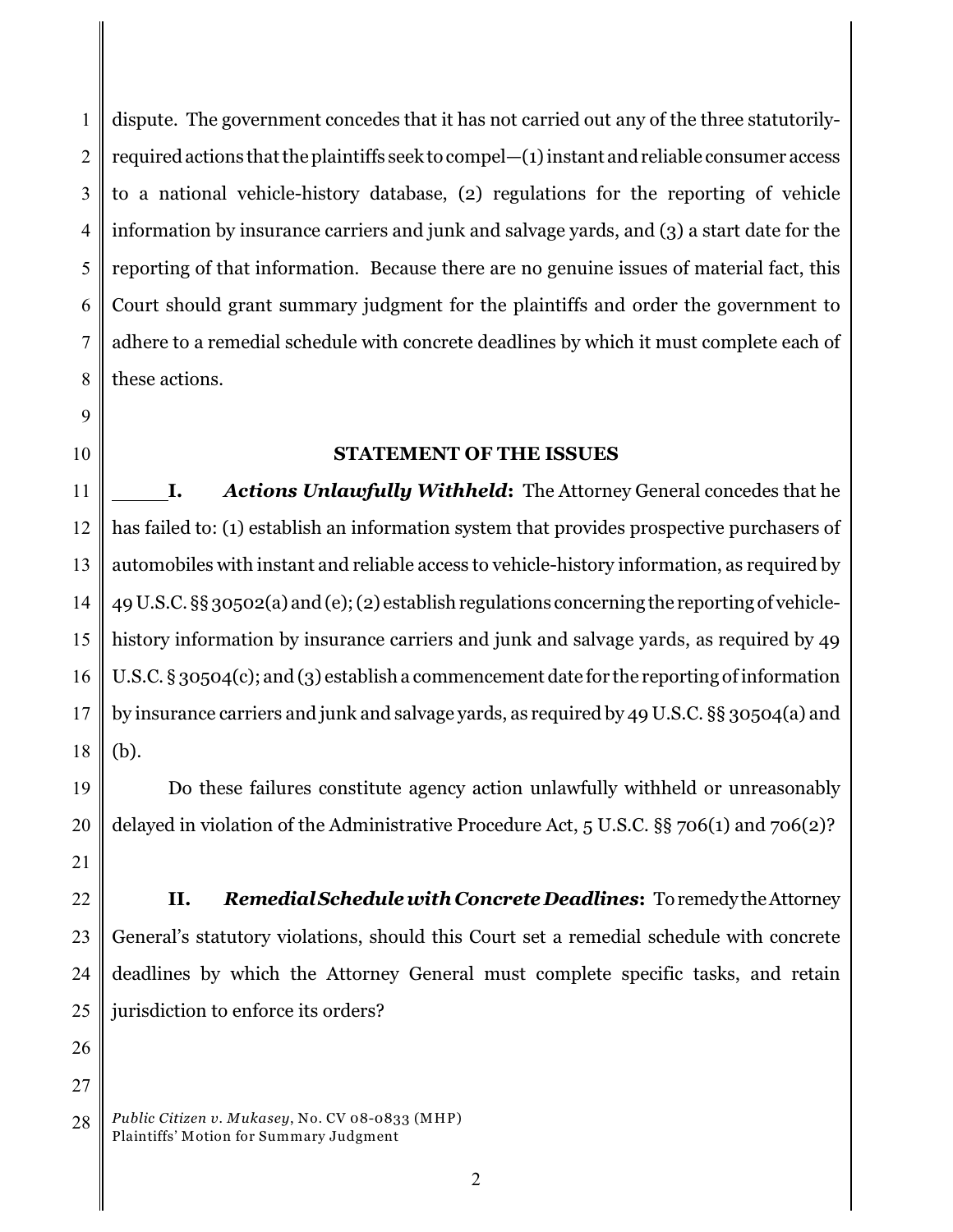### **BACKGROUND**

*"Every day that information goes uncollected 'is a day in which fraudulent resellers and fraudulent re-conditioners and re-builders of vehicles can perpetuate fraud.'"*1/

\* \* \*

*"There is an absolute need for the system. The federal government must take control."2/*

### **A. The Anti-Car Theft Act of 1992**

8 9 10 11 12 13 14 15 16 17 18 19 In 1992, Congress sought to combat the growing problems of auto theft and auto fraud by requiring the federal government to establish the National Motor Vehicle Title Information System (NMVTIS), a database that would provide public access to critical information about the reliability and safety of used automobiles. The Anti-Car Theft Act of 1992, P.L. 102-519, §§ 202-04, 106 Stat. 3390-93, required the Secretary of Transportation to establish the NMVTIS "not later than January 31, 1996." The Act provides that the database shall permit consumers to instantly and reliably establish not only the validity of a vehicle's title, but also its mileage and theft or damage history, which would indicate whether a vehicle had been branded as a junk or salvage vehicle. 49 U.S.C. § 30502(d). Among other things, the database would prevent and deter the practice of "title-washing," whereby damaged or stolen cars from one state are re-titled in other states and sold to unsuspecting consumers.

20 NMVTIS's data is to be provided by states, junk yards, salvage yards, and insurance carriers. The 1992 Act requires junk yards and salvage yards to file monthly reports consisting of an inventory of automobiles obtained and their condition. *Id.* §§ 30502(d),

- 23
- 

Jeff Brady, *Holes in Monitoring System Let Lemons Get Resold,* National Public Radio, March 5,  $1/$ 2007, (quoting David Regan, National Automobile Dealers Association) (AR 1497). Citations to the Administrative Record in this case (Doc. #22) are designated by "AR," followed by the page number.

<sup>26</sup> 27  $\frac{2}{3}$  Presentation on National Motor Vehicle Title Information System by James H. Burch III, Deputy Director, Bureau of Justice Assistance, U.S. Department of Justice, Sept. 19-20, 2006 (AR 0076).

<sup>28</sup> *Public Citizen v. Mukasey*, No. CV 08-0833 (MHP) Plaintiffs' Motion for Summary Judgment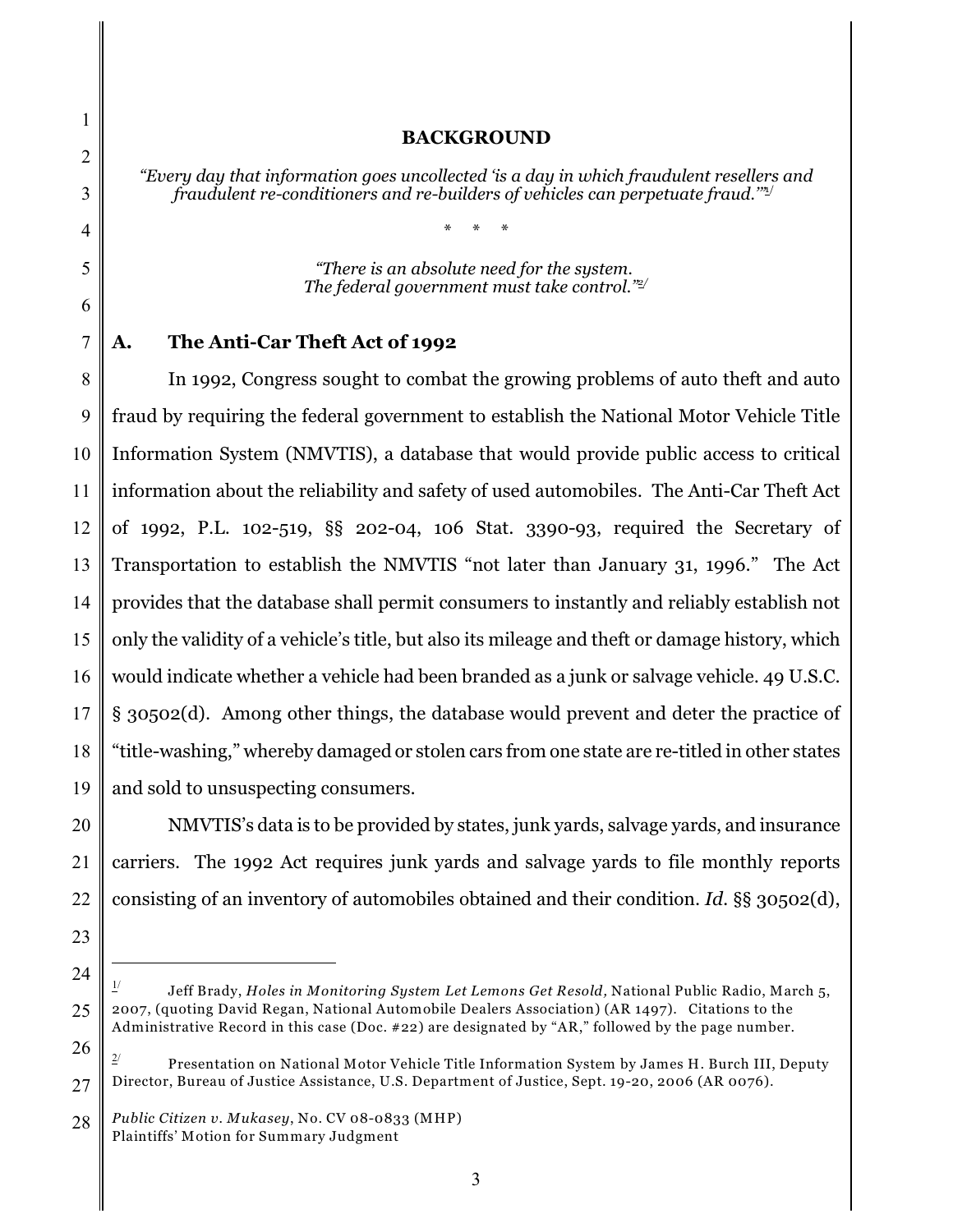1 2 3 4 5 6 7 8 30504(a). Similarly, the Act requires insurance carriers to file monthly reports with an inventory of vehicles they have obtained. *Id.* § 30504(b). With respect to both junk yards and insurance carriers, the Act requires that the federal government "shall establish by regulation procedures and practices to facilitate reporting in the least burdensome and costly fashion," *id.* § 30504(c), and establish a start date for the reporting "that is not sooner than the 3d month before the establishment or designation of [NMVTIS] under section 30502 of this title[.]" *Id.* § 30504(c). The government has not yet issued the required regulations or established the required start date.

9 10 11 12 13 14 The Act provides that the database may be operated by a third party operator, which is permitted to collect user fees to cover the cost of operating the system, thereby making NMVTIS "self-sufficient and not dependent on amounts from the United States Government." *Id.* § 30502(b), (c). After the statute was enacted, the government designated the American Association of Motor Vehicle Administrators (AAMVA) as the system operator.

### 15

### **B. The Initial Failure to Implement NMVTIS (1992-96)**

16 17 18 19 20 21 22 23 24 After the 1992 Act was passed, the Department of Transportation delegated responsibility for implementing the database to the National Highway Traffic Safety Administration (NHTSA), which established a task force representing the industries that would be affected by the 1992 legislation, including junk yards and insurance companies. In February 1994, the task force recommended additional legislation to promote nationally uniform methods of titling vehicles, $3/$  and in May 1994, the government sent proposed legislation to Congress that would extend the deadline for implementation of NMVTIS from January 1996 to October 1997. $4/$  According to the government, the delay was required because AAMVA was conducting a pilot study of NMVTIS and NHTSA wanted to evaluate

25

26

27 AR 1457. 4/

 $\frac{3}{2}$  AR 0429; *see also* AR 1456.

<sup>28</sup> *Public Citizen v. Mukasey*, No. CV 08-0833 (MHP) Plaintiffs' Motion for Summary Judgment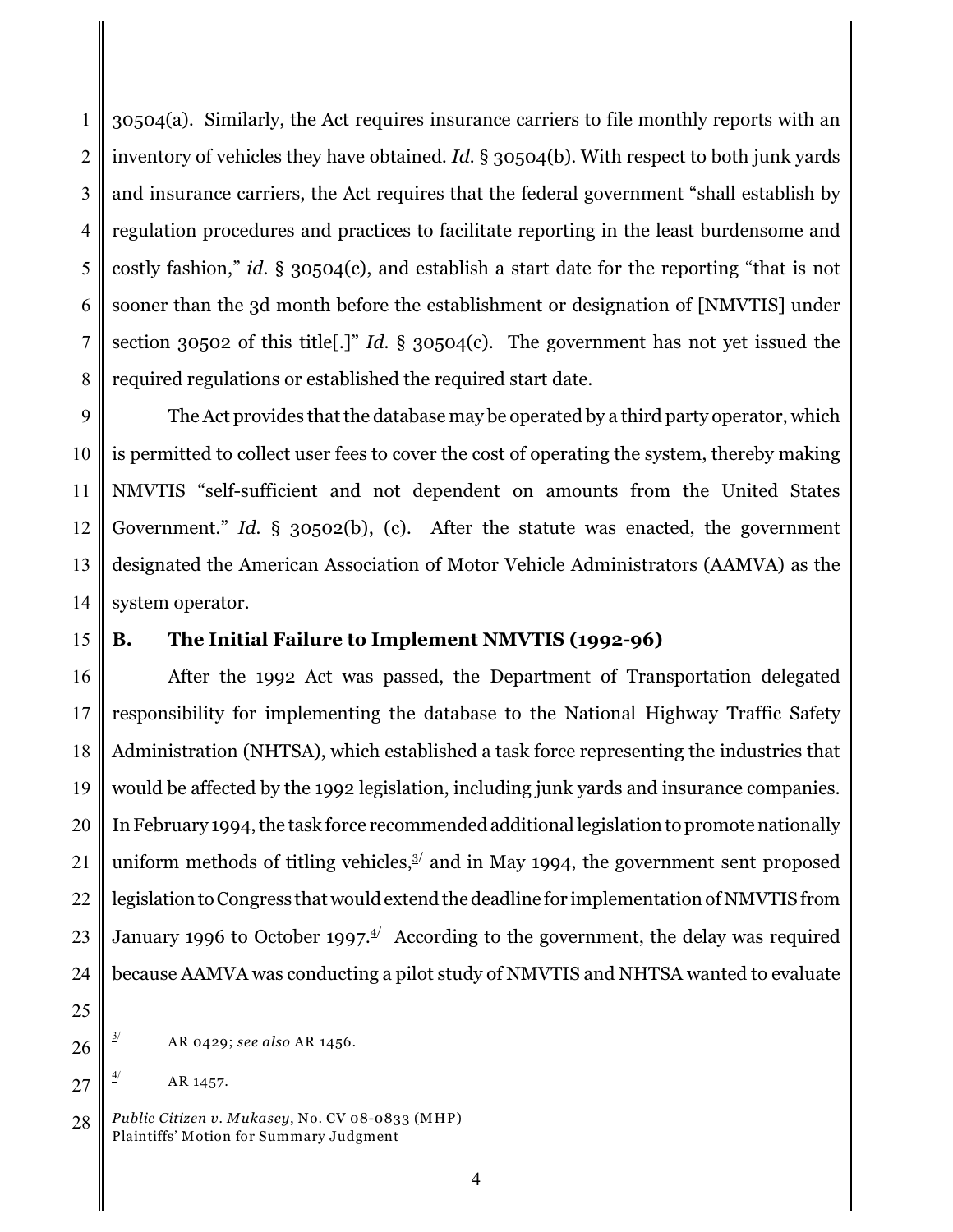1 2 3 4 5 6 7 8 9 10 11 the study results. In December 1994, however, NHTSA denied AAMVA's request for funding of the pilot program on the grounds that such a study would be premature.<sup> $5/$ </sup> In response, Congress provided \$890,000 for the pilot study as part of the Department of Transportation's appropriation for fiscal year 1996.<sup> $\frac{6}{ }$ </sup> On November 29, 1995, then-U.S. Representative Charles Schumer of New York, a supporter of the original legislation, asked the Government Accounting Office (GAO) to look into the anticipated delays in implementing NMVTIS. The GAO's report, issued in April 1996, identified several concerns about the implementation of NMVTIS, but could not identify any reason why the government had not yet issued regulations concerning reporting of information by insurance carriers or junk and salvage yards, set a start date for reporting of that information, or made that information accessible to consumers. $Z^{\prime}$ 

12

13

### **C. The Anti-Car Theft Improvements Act of 1996**

14 15 16 17 18 19 20 21 22 When the statutory deadline of January 31, 1996 came and went without implementation of NMVTIS, Congress reacted promptly to this delay by passing legislation to "expedite implementation of the motor vehicle titling information system." H.R.REP.NO. 104-618 (1996), at 2-3, *reprinted in* 1996 U.S.C.C.A.N. 1060, 1061-61. Known as the Anti-Car Theft Improvements Act of 1996, Pub. L. 104-152, § 2-3, 110 Stat. 1384, the legislation made two amendments to the 1992 legislation relevant here: (1) it transferred responsibility for NMVTIS from the Secretary of Transportation to the Attorney General, and (2) it extended the deadline for implementation of the system from January 31, 1996 to December 31, 1997. The House Report accompanying the legislation observed that the

23

24

5/

*Id.*

<sup>25</sup> *Department of Transportation and Related Agencies Appropriations Act of 1996*, P.L. 104-50; 6/ and Conference Report, H.R. REP. NO. 104-286 (1995); *see also* AR 1457.

<sup>26</sup> 27 GAO, ANTI-CAR THEFT ACT: IMPLEMENTATION STATUS OF CERTAIN PROVISIONS OF THE 1992 ACT (1996) (AR 1450-79).

<sup>28</sup> *Public Citizen v. Mukasey*, No. CV 08-0833 (MHP) Plaintiffs' Motion for Summary Judgment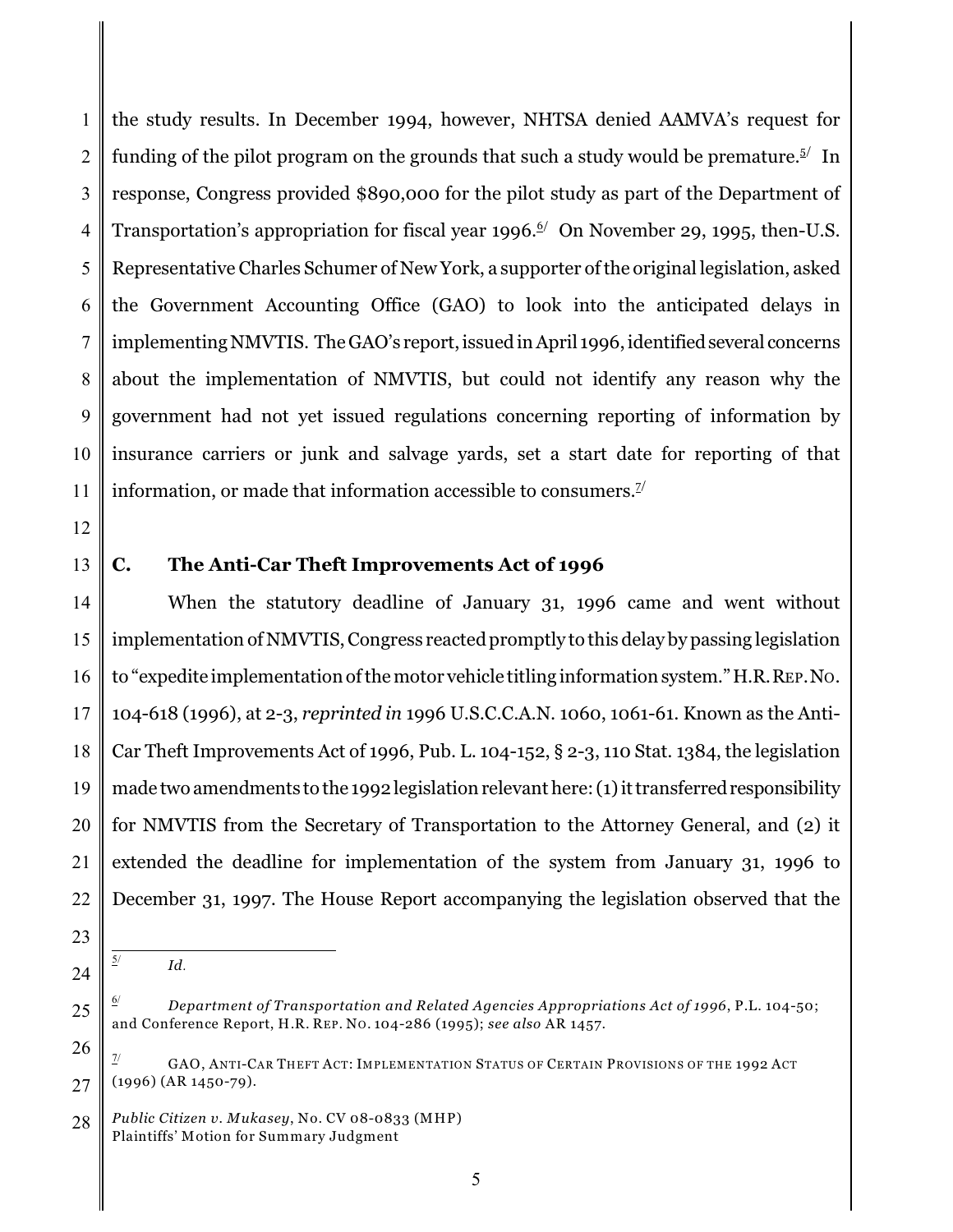1 2 3 4 5 6 7 8 government "was required to establish [NMVTIS] by January 31, 1996," and had "failed to meet its statutory deadline." *Id.* The Report also reiterated the importance of prompt "implementation of the much-needed national titling information system, which would prevent thieves from obtaining legitimate vehicle ownership documentation and deter other serious consumer fraud related to transfer of motor vehicle ownership." *Id.* at 3, 1996 U.S.C.C.A.N. at 1062. The Report concluded that the "costs imposed on society" by such auto theft and fraud "remain unacceptably high, due in part to the failure to implement [NMVTIS]." *Id.* 

# 9

10

11

12

13

14

15

16

17

18

19

## **D. The Continuing Failure to Implement NMVTIS (1996-2008)**

Despite this unusually forceful action by Congress, the government's foot-dragging continued. Missouri-based CARFax, a for-profit corporation that sells vehicle-history data and thus has "a commercial interest in stopping the program," met with then-Senator John Ashcroft of Missouri.<sup> $\frac{8}{2}$ </sup> On July 23, 1998, Ashcroft wrote to the GAO to express concern about the slow pace of NMVTIS's implementation and, possibly at the behest of private industry opponents of NMVTIS, to request that the GAO determine the need for an analysis of the system's costs and benefits. $^{2/}$  In response, the GAO issued a report in August 1999, concluding that a cost-benefit analysis of the system by DOJ was warranted. $^{\text{10}}$  The DOJ cost-benefit analysis, conducted by the Logistics Management Institute, was completed in June 2001, at which time Ashcroft had become Attorney General. $1/1/2$  The analysis concluded

20 21

 Brady, *Holes in Monitoring System*, *supra*, at AR 1497 (noting that "NMVTIS would be a publicly 8/ funded competitor to CARFax").

22 23 AR 2918-AR2919 ("The NMVTIS, authorized as part of the Anti Cart Theft Act of 1992, was 9/ intended to prevent car theft, motor vehicle title washing, and odometer fraud. However, even now, six years after Congress authorized the NMVTIS, the system is still is not operational . . . ").

24 25  $\frac{10}{10}$  GAO, Anti-Car Theft Act: Issues Concerning Additional Federal Funding of Vehicle Title SYSTEM (1999) (AR 0706-AR 728); see also David Goldstein, *GAO urges further review of national car title system*, KANSAS CITY STAR, Sept. 20, 1999.

#### 26 27 Logistics Management Institute, NATIONAL MOTOR VEHICLE TITLE INFORMATION SYSTEM COST- $11/$ (continued...)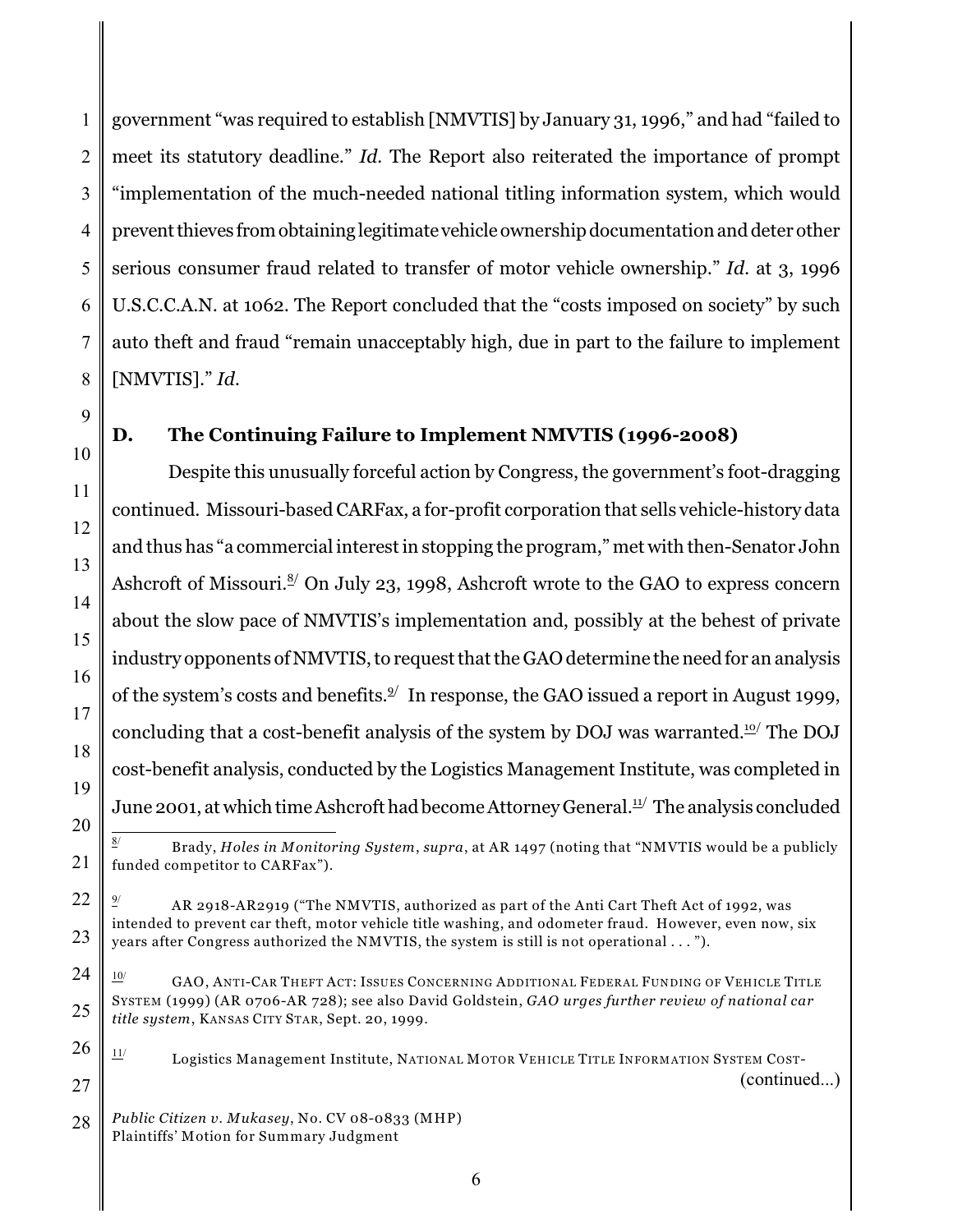1 2 3 4 that NMVTIS was a huge bargain: With an initial annual investment in the range of \$10 million, the fully implemented system could "achieve benefits in the range of \$4 billion to \$11.3 billion annually," including significant benefits to consumers of automobiles.<sup>12/</sup> The cost-benefit analysis process, however, greatly delayed the implementation of NMVTIS.<sup>13/</sup>

5 6 7 8 9 10 11 12 In the meantime, AAMVA had conducted a pilot test of its NMVTIS system, finding that the pilot "fulfills the requirements of the Anti Car Theft Act in a way that is technically feasible, and that it also reduces fraud and deters titling of stolen vehicles." $4/4$  AMVA concluded that although funding was a barrier to full participation by the states, the system was ready to receive and process reports from insurance carriers and junk and salvage yards, as required by Congress. The report concluded that the one thing standing in the way of reporting by insurance carriers and junk and salvage yards was the Justice Department's continued failure to issue the reporting regulations required by the statute.<sup>15/</sup>

13 14 15 16 17 More than a decade after the latest statutory deadline, and nearly sixteen years after Congress first required the establishment of the NMVTIS, the federal government has yet to carry out its obligations to (1) provide instant and reliable access to vehicle-history information to consumers; (2) issue regulations to facilitate reporting by insurance carriers and junk and salvage yards; (2) or set a start date for the reporting of such information.

18

19 20

21

 $\frac{11}{1}$  (...continued) BENEFIT ANALYSIS (2001) (AR 0584-AR 0651).

27  $\frac{15}{10}$  *Id.* 

<sup>22</sup>  $\frac{12}{12}$  *Id.* at AR 0649.

<sup>23</sup> 24 Brady, *Holes in Monitoring System*, *supra*, at AR 1497 (quoting Linda Lewis-Picket of AAMVA: 13/ "We had very strong momentum going at the time the Department of Justice commissioned the costbenefit analysis," she says, "It certainly slowed down the process, there's no doubt about that.").

<sup>25</sup> 26  $\frac{14}{10}$  AAMVA, NATIONAL MOTOR VEHICLE TITLE INFORMATION SYSTEM PILOT EVALUATION REPORT (2000), at AR 1876.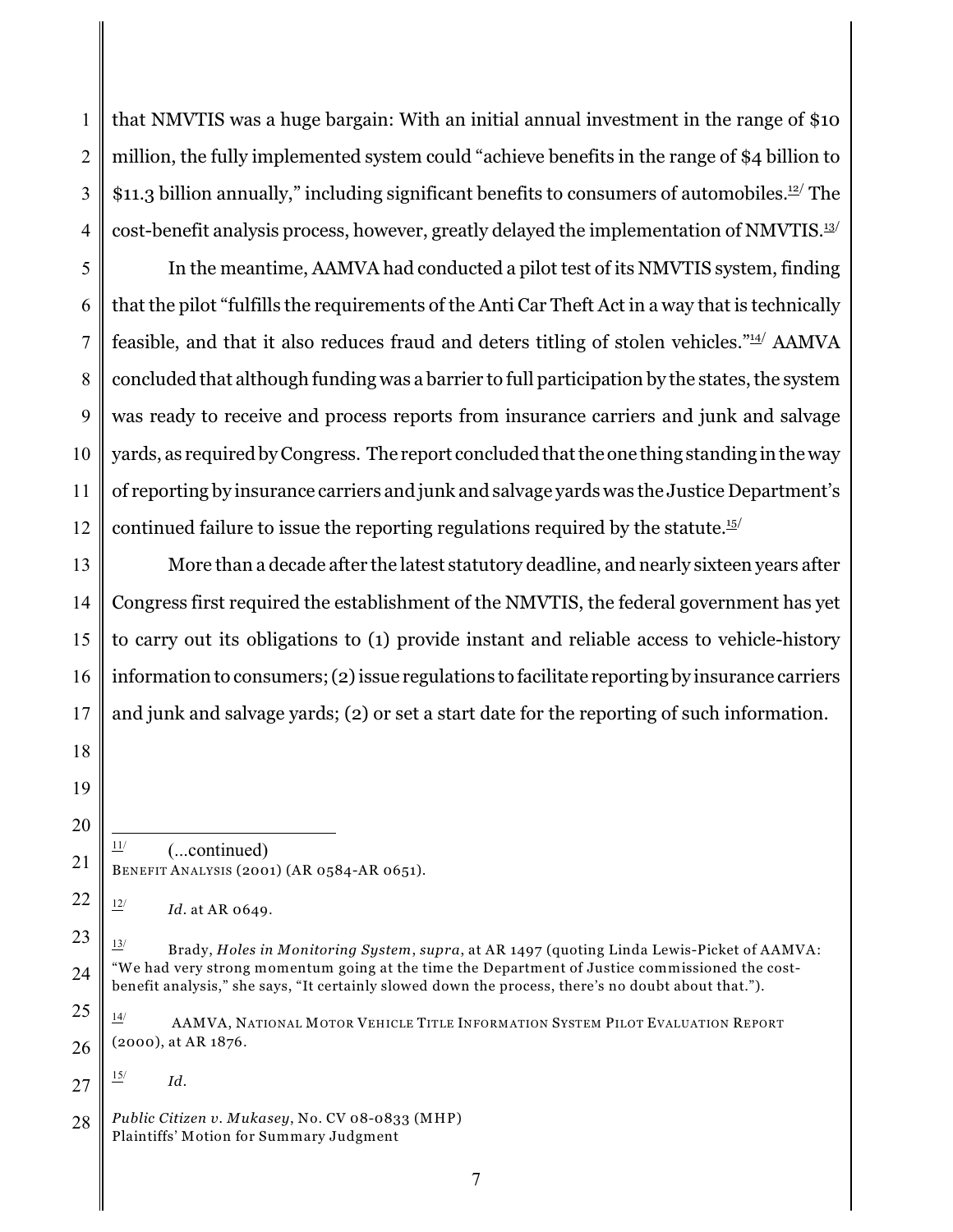### **ARGUMENT**

In our system of government, Congressmakes the laws andthe Executive must "take care" that they are "faithfully executed." U.S. Const. art. II § 3. "Federal courts have come to recognize," however, "that an agency's failure to implement or enforce a statutory scheme with reasonable dispatch can subvert the will of Congress as readily as can improper implementation." *In re American Fed'n of Gov't Employees, AFL-CIO*, 790 F.2d 116, 117 (D.C. Cir. 1986) (internal citations and quotation marks omitted). "When an agency's recalcitrance, inertia, laggard pace or inefficiency sorely disadvantages the class of beneficiaries Congress intended to protect," then "judicial review is in order." *Id.*

 This is such a case. It has been sixteen years since Congress first required the establishment of a critical auto-safety information system, and over a decade since Congress passed legislation to expedite the system's implementation, and the government still has not discharged its statutory duty, leaving American consumers at a greater risk of fraud, theft, and injury from unsafe automobiles. To ensure that Congress's will is carried out in cases like this one, the Administrative Procedure Act (APA) provides that courts "shall compel agency action unlawfully withheld or unreasonably delayed." 5 U.S.C. § 706(1); *see generally Forest Guardians v. Babbitt*, 174 F.3d 1178, 1187-1191 (10th Cir. 1999) (extensively explaining differences between the two categories of agency inaction).

Whether inaction is "unlawfully withheld" as opposed to "unreasonably delayed" under the APA turns on whether Congress has specified a timeline: "[W]hen an entity governed by the APA fails to comply with a statutorily imposed deadline, it has unlawfully withheld agency action and courts, upon proper application, *must* compel the agency to act." *Id.* at 1190 (emphasis added); *see also Ctr. for Biological Diversity v. Brennan*, 2007 WL 2408901, at \*21 (N.D. Cal. Aug. 21, 2007) (Armstrong, J.). By contrast, if Congress has not supplied a timeline, courts must consider a variety of factors—such as the length and consequence of delay in light of the overall statute—to determine whether the delay has

28 *Public Citizen v. Mukasey*, No. CV 08-0833 (MHP) Plaintiffs' Motion for Summary Judgment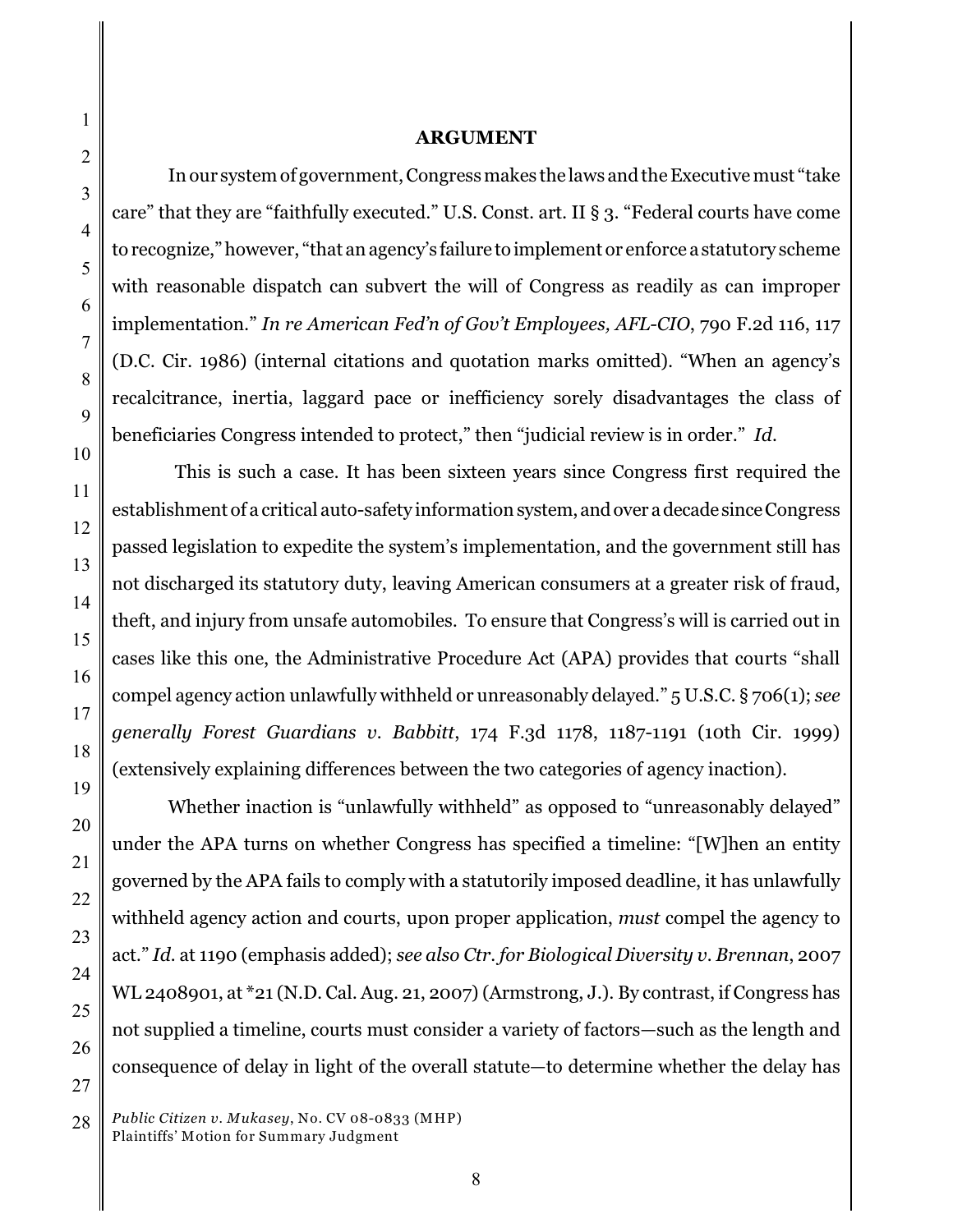1 2 3 4 5 6 been unreasonable. *See Biodiversity Legal Found. v. Badgley*, 309 F.3d 1166, 1177 n.11 (9th Cir. 2002); *Telecomm. Research & Action Ctr. v. FCC*, 750 F.2d 70, 80 (D.C. Cir. 1984) (setting out so-called *TRAC* factors). As explained below, the inquiry here is of the former, more straightforward variety: "In this case, Congress has specifically provided a deadline for performance, so no balancing of factors is required or permitted." *Badgley*, 309 F.3d at 1177 n.11.

7

8

## **I. The Attorney General's Failure to Implement NMVTIS Constitutes Agency Action Unlawfully Withheld.**

9 10 11 12 13 14 15 16 17 At issue in this lawsuit are three actions specifically required by the Anti-Car Theft Act of 1992 and the Anti Car-Theft Improvements Act of 1996 that the Attorney General has failed to carry out: (1) the establishment of consumer access to NMVTIS, 49 U.S.C. § 30502(a), (2) the establishment of procedures for information reporting by junk and salvage yards and insurance carriers to NMVTIS, *id.* § 30504(c), and (3) the establishment of a commencement date for reporting by those entities, *id.* §§ 30504(a) and (b). The Attorney General has violated a clear statutory deadline to carry out these duties "not later than December 31, 1997," *id.* § 30502(a), and that ongoing violation constitutes agency action unlawfully withheld under the APA.

18 19 20 21 22 23 24 The 1996 Act was unambiguous in requiring the Attorney General to implement NMVTIS, including consumer access, by a firm deadline the following year–*i.e.* "not later than December 31, 1997." *Id.* §§ 30502(a) and (e)(C). With respect to reporting by private entities (insurance companies and junk and salvage yards), Congress clearly contemplated that the Attorney General would establish the start date for reporting to precede or coincide with the overall "establishment" of the system. $^{16/2}$  And to facilitate the information reporting by private entities, the statute required the Attorney General to issue regulations

<sup>25</sup>

<sup>26</sup> 27 49 U.S.C. § 30504(a) ("Beginning at a time established by the Attorney General that is *not sooner* 16/ *than the 3d month before* the establishment or designation of the National Motor Vehicle Information System under section 30502 of this title, an individual or entity engaged in the business of operating a junk yard or salvage yard shall file a monthly report with the operator of the System.").

<sup>28</sup> *Public Citizen v. Mukasey*, No. CV 08-0833 (MHP) Plaintiffs' Motion for Summary Judgment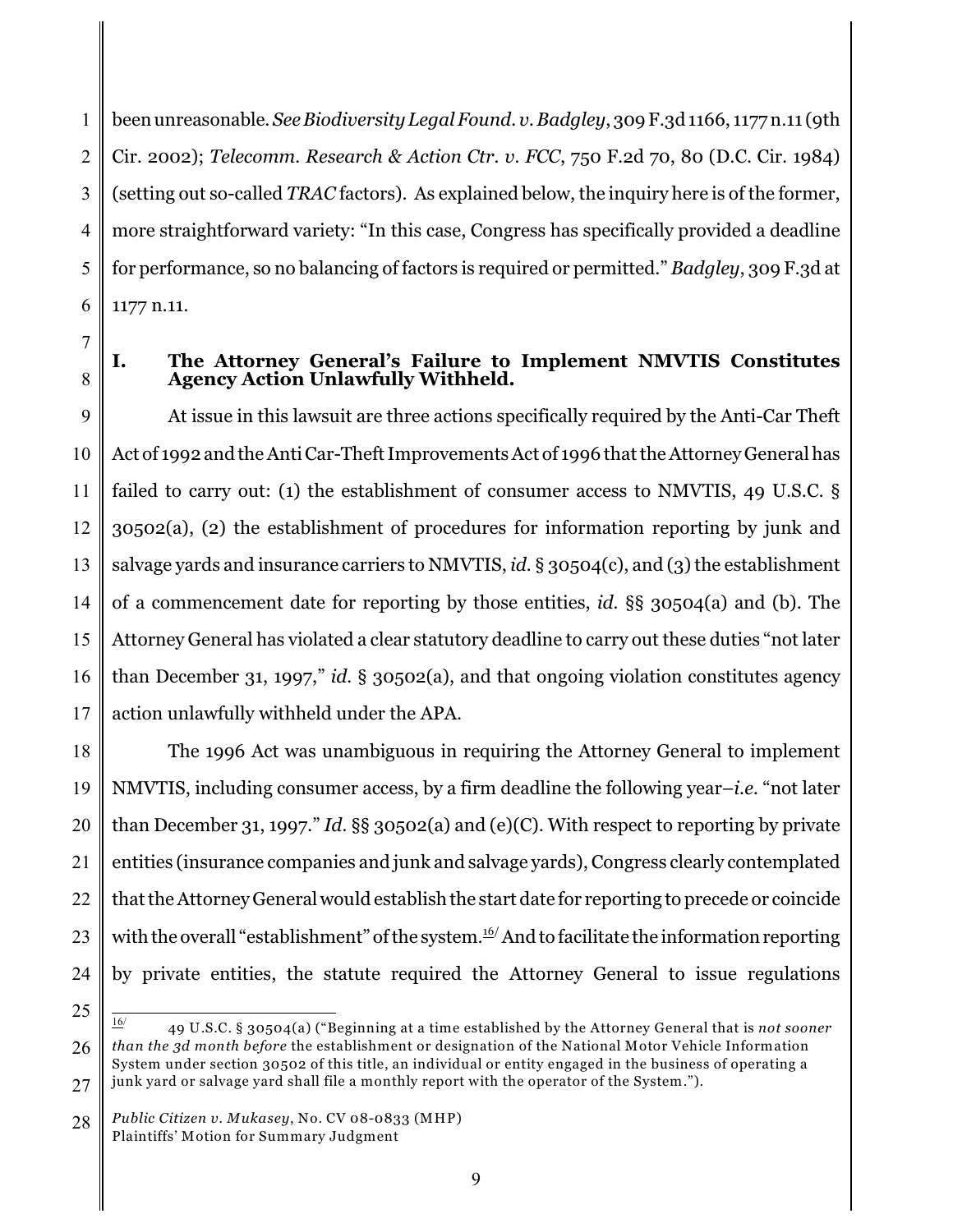1 2 3 4 5 6 establishing procedures and practices for reporting, an action that logically, as the government has acknowledged, would need to occur before the reporting itself.<sup> $12$ </sup> By contrast, although Congress required the states to report to the system, it recognized that the federal government could not compel the states to action, and thus required the Attorney General to report to Congress, "[n]ot later than October 1, 1998," on the progress of compliance by the states. 49 U.S.C. § 30503(d).

7 8 9 10 11 12 13 14 15 16 17 18 19 If there is any doubt about whether Congress intended to announce a firm timetable in the 1996 legislation, it is dispelled by the legislative history. Indeed, the express purpose of the 1996 legislation was to "expedite implementation of the motor vehicle titling information system" because the government "was required to establish [NMVTIS] by January 31, 1996" and had "failed to meet its statutory deadline." H.R. REP. NO. 104-618 (1996), at 2-3, *reprinted in* 1996 U.S.C.C.A.N. at 1061. At that point in 1996, the government had been given four years to complete its task and had failed. More than a decade after it was given a second chance, the government has once again "failed to meet its statutory deadline." *Id.*<sup>18</sup> That failure constitutes agency action unlawfully withheld. *See Forest Guardians*, 174 F.3d at 1190 ("[W]hen an entity governed by the APA fails to comply with a statutorily imposed deadline, it has unlawfully withheld agency action and courts, upon proper application, must compel the agency to act."); *Badgley*, 309 F.3d at 1177 n.11.

20

21

<sup>22</sup> 49 U.S.C. 30504(c) ("The Attorney General shall establish by regulation procedures and practices 17/ to facilitate reporting in the least burdensome and costly fashion.").

<sup>23</sup> 24 25 18/ At the time, the Justice Department itself acknowledged the importance of rapidly implementing NMVTIS: "In our view, an effective motor vehicle titling information system would deter auto theft by reducing the opportunity for car thieves to buy the 'junk,' 'salvage,' 'rebuilt' or other branded titles to wrecked automobiles, switch the VIN plates from the wrecks to similar make/model stolen automobiles, and then obtain apparently clean or 'washed' titles to the stolen vehicles in other jurisdictions. The system

<sup>26</sup> also would deter consumer fraud by preventing unscrupulous auto-rebuilders from obtaining clean or 'washed' titles to rebuilt wrecks." *Id.* at 13-14, 1996 U.S.C.C.A.N. at 1072 (Statement of Andrew Fois, Assistant Attorney General, presenting "the Department of Justice's views" on the legislation).

<sup>28</sup> *Public Citizen v. Mukasey*, No. CV 08-0833 (MHP) Plaintiffs' Motion for Summary Judgment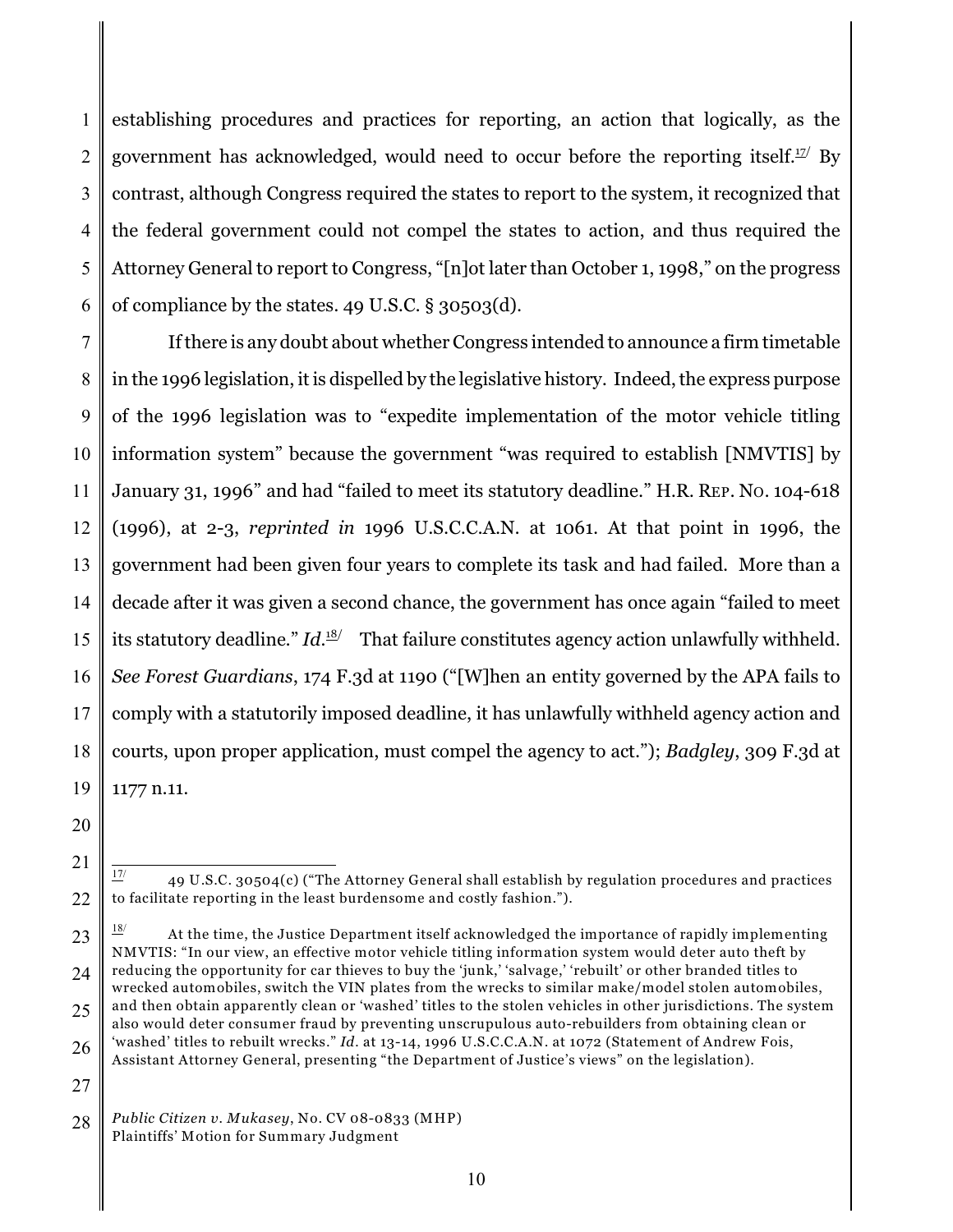1 2 3 4 5 6 7 8 9 10 11 12 13 14 15 16 17 18 19 20 21 In any event, the government's decade-long failure to act in this case would violate the APA even if there had been no statutory deadline at all, because its delay has been manifestly unreasonable by any measure. *See In re United Mine Workers of America Int'l Union*, 190 F.3d 545, 554 (D.C. Cir. 1999) ("Indeed, even if we were to read the statute not as specifying an express 'timetable' for decision, but as merely providing 'an indication of the speed with which Congress expects the agency to proceed,' it would still be clear that the agency has transgressed congressional expectations," because "[t]he eight-year delay here is simply not in the same ballpark" as the time period contemplated by the statute); *Santillan v. Gonzales*, 388 F. Supp. 2d 1065, 1085 (N.D. Cal. 2005) (Patel, J.) (applying traditional six-factor test for unreasonable delay); *see, e.g., In re Int'l Chem. Workers Union*, 958 F.2d 1144, 1150 (D.C. Cir. 1992) (characterizing six-year delay in rulemaking as an "extraordinarily long time"); *Oil, Chemical & Atomic Workers Int'l Union v. Zegeer,* 768 F.2d 1480, 1487 (D.C. Cir. 1985) ("reasonable time may encompass months, occasionally a year or two, but not several years or a decade"); *Public Citizen v. FDA*, 740 F.2d 21, 34 (D.C. Cir. 1984) (four-year delay in issuing proposed rule was "unreasonably dilatory"); *Public Citizen v. Auchter*, 702 F.2d 1150 (D.C. Cir. 1983) (per curiam) (three-year delay in rulemaking constituted unreasonable delay); *Nader v. FCC*, 520 F.2d 182, 206 (D.C. Cir. 1975) ("[N]ine years should be enough time for any agency to decide almost any issue."). Needless to say, the delay here is certainly "not in the same ballpark," *United Mine Workers*, 190 F.3d at 554, as the additional one-year periodin which Congress expected the government to implement NMVTIS on an expedited basis.

22

25

26

27

### 23 24 **II. This Court Should Set Concrete Deadlines By Which the Government Must Carry Out Its Statutory Obligations.**

As this Court recently explained in another case involving action unreasonably delayed by the Attorney General, courts frequently order "detailed remedies, including the imposition of concrete deadlines, in response to unlawful agency action or failures to act."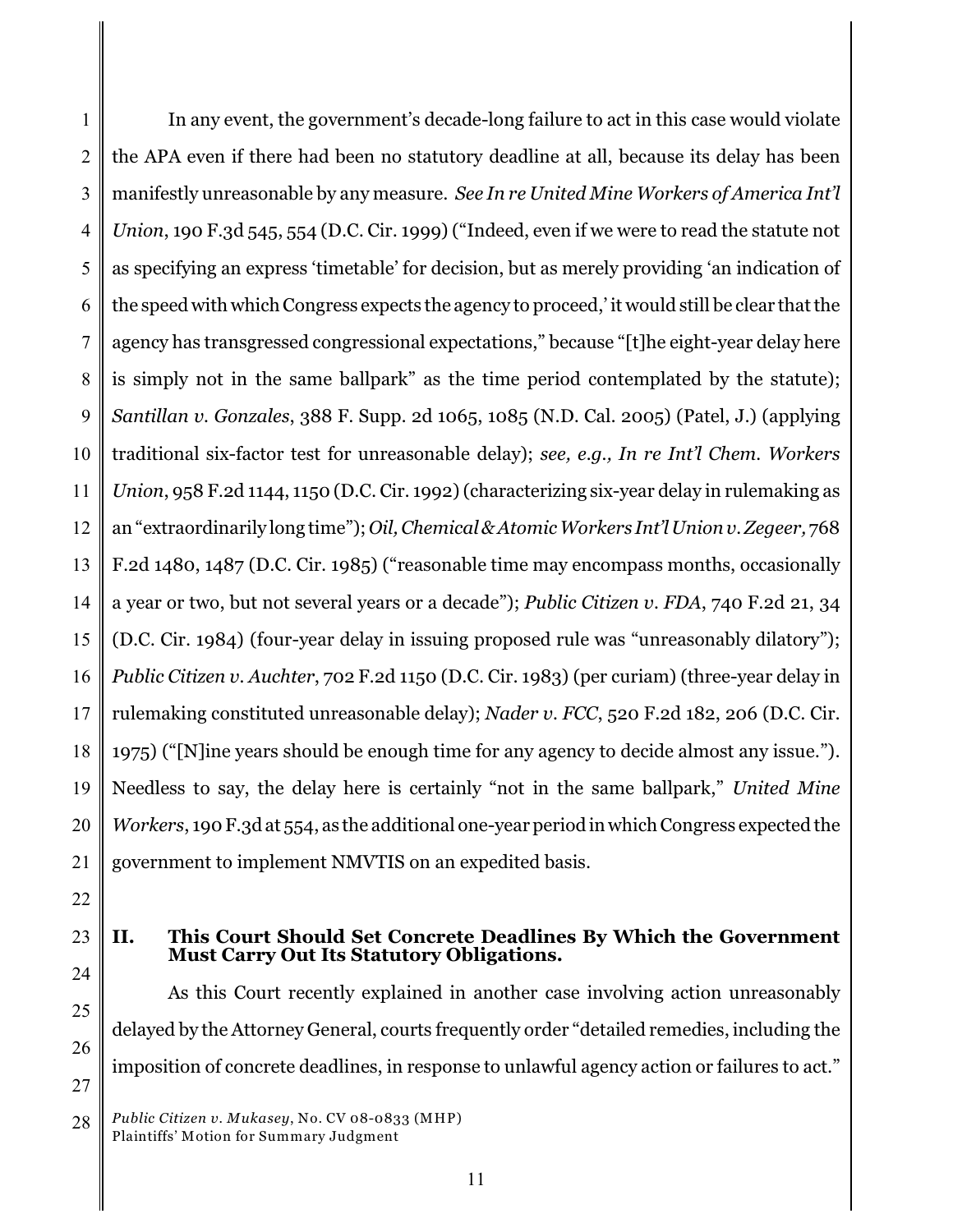1 2 3 4 5 *Santillan v. Gonzales*, 388 F. Supp. 2d at 1085; *accord Brennan*, 2007 WL 2408901, at \*25-26 (setting deadlines for agency action and "[r]etaining jurisdiction over this action to ensure compliance with the Court's decree").<del>'''</del> That is what this Court should do here, and it should do so in the context of this summary-judgment motion. An additional round of briefing concerning a remedial plan would only compound the delay.

6 7 8 9 10 11 12 13 14 15 With respect to the amount of time to be allowed, plaintiffs seek: (1) as to the regulations required by 49 U.S.C. § 30504(c), an order requiring the government to issue a Notice of Proposed Rulemaking (NPRM) within 30 days (if an NPRM has not already been issued by the time the court decides this motion), and, in any event, a final rule within 60 days of the issuance of the NPRM; (2) as to the establishment of the start date for reporting required by 49 U.S.C. §§ 30504(a) and (b), an order requiring the government to establish a start date within 30 days of the issuance of a final rule; and (3) as to the consumer access required by 49 U.S.C. §§ 30502(a) and (e), an order requiring the government to begin providing "instant and reliable" public access to all information in the system within 60 days of the court's order.

16 17 18 19 20 21 22 23 As it invariably does in both statutory-deadline and unreasonable-delay cases, the government will likely argue that it should simply be trusted to carry out its responsibilities on its own, without fixed deadlines. At a certain point, however, promises of future action are insufficient and, as one court has put it, "enough is enough." *Public Citizen v. Brock*, 823 F.3d 626, 627 (D.C. Cir. 1987) ("We understand, because we have seen it happen time and time again, that action Congress has ordered for the protection of the public health all too easily becomes hostage to bureaucratic recalcitrance, factional infighting, and special interest politics. At some point, we must lean forward from the bench to let an agency

24

25

*Public Citizen v. Auchter, 702 F.2d at 1157 (ordering OSHA to issue notice of proposed* rulemaking within 30 days of delay of only three years); *Env'l Defense Fund v. EPA*, 852 F.2d 1316 (D.C.

<sup>26</sup> 27 Cir. 1988) (ordering agency to issue proposed rule within two and one-half months and final rule three months later); *Env'l Defense Fund v. Thomas*, 627 F. Supp. 566 (D.D.C. 1986) (ordering agency to promulgate regulations within six months, which was one year from date regulations were proposed and 16 months after congressional deadline).

<sup>28</sup> *Public Citizen v. Mukasey*, No. CV 08-0833 (MHP) Plaintiffs' Motion for Summary Judgment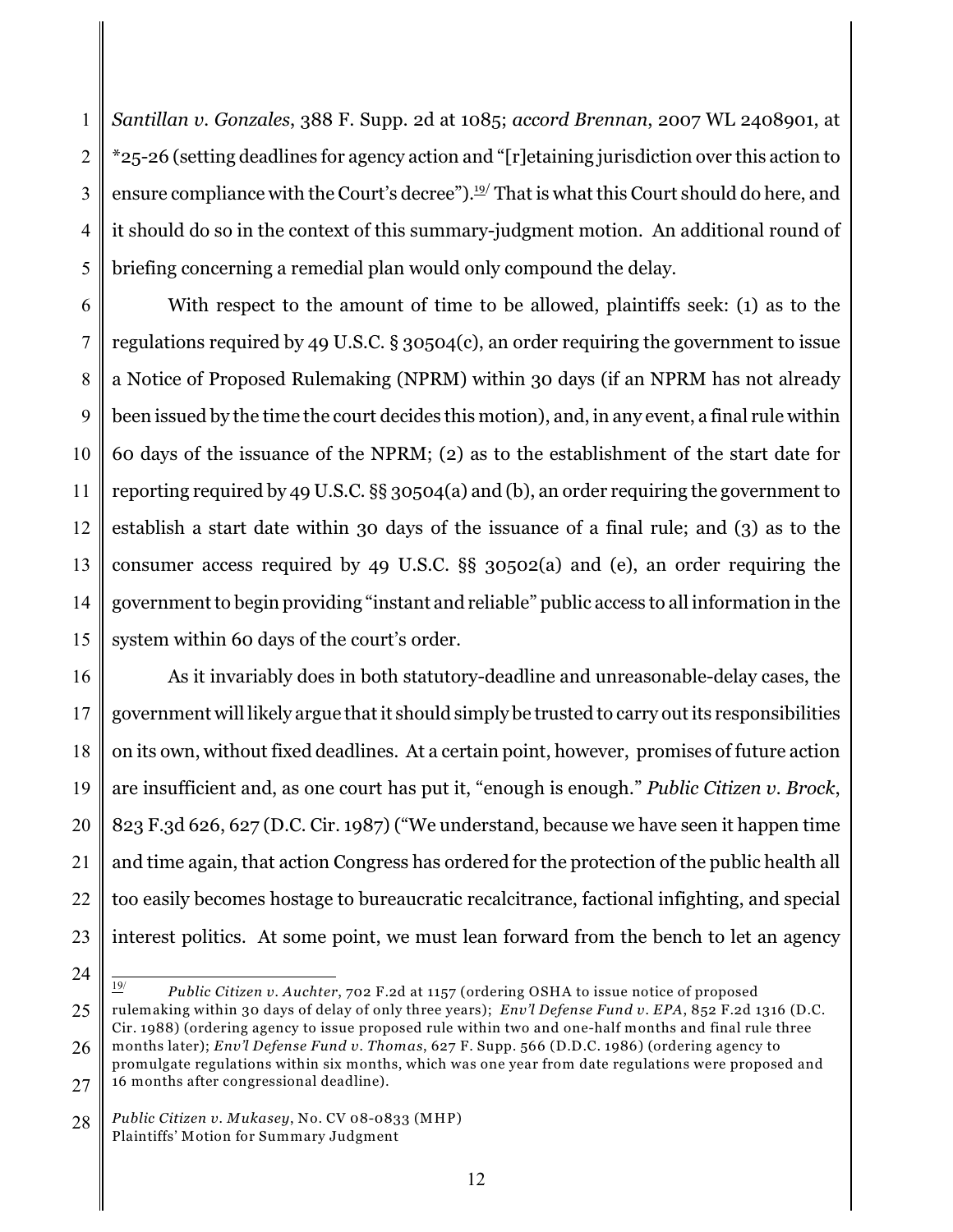1 2 3 4 5 6 7 8 9 10 know, in no uncertain terms, that enough is enough."). At various points over the past decade, the Department of Justice has repeatedly issued identical statements in its regulatory agenda stating that it is in the process of drafting regulations to implement NMVTIS, but the promised regulations have never materialized.<sup>20</sup>/ Only in response to this lawsuit, on the very eve of the case management conference before this Court, did the Department forward draft proposed regulations for review to the Office of Management and Budget. To the extent that the Department issues a Notice of Proposed Rulemaking in the next few months (and there is no reason it should not be able to do so), that is evidence that the very possibility of judicial oversight can result in action, not proof that the government should be left to its own devices.

11 12 13 14 15 16 17 18 19 20 21 Moreover, in attempting to excuse its delay in implementing NMVTIS, the Justice Department has spoken out of both sides of its mouth. In its statements to this Court, the government has blamed the slow pace of implementation on the unwillingness of states to participate in the system, and has suggested that the agency has prioritized state participation over the required rulemaking. *See* Joint Case Management Statement (Doc. 13) at 4. But in other forums, the Justice Department has more candidly acknowledged that the situation is just the opposite–that it is the federal government's failure to issue the regulations concerning reporting by private entities that has inhibited state participation. *See* Bureau of Justice Assistance Presentation to Law Enforcement Working Group on NMVTIS, September 19-20, 2006 (AR 0036) ("Regulations requiring states and salvage/junk yard operators to participate have never been issued and states claim absen[t]

- 22
- 23

<sup>24</sup> 25 *See, e.g.,* 65 Fed. Reg. 22973 (Apr. 24, 2000) (stating that the Department of Justice "will issue . . . 20/ regulations to implement the National Motor Vehicle Title Information System"); 67 Fed. Reg. 33251-02 (May 13, 2002) (same); 67 Fed. Reg. 74691-03 (Dec. 9, 2002) (same); 69 Fed. Reg. 37772-01 (June 28, 2004) (same); 69 Fed. Reg. 73438-02 (Dec. 13, 2004) (same); 70 Fed Reg. 27151-01 (May 16, 2005)

<sup>26</sup> (same); 71 Fed. Reg. 22882-01 (Apr. 24, 2006) (same); 71 Fed. Reg. 73527-01 (Dec. 11, 2006) (same); 72 Fed. Reg. 22811-01 (Apr. 30, 2007) (same).

<sup>28</sup> *Public Citizen v. Mukasey*, No. CV 08-0833 (MHP) Plaintiffs' Motion for Summary Judgment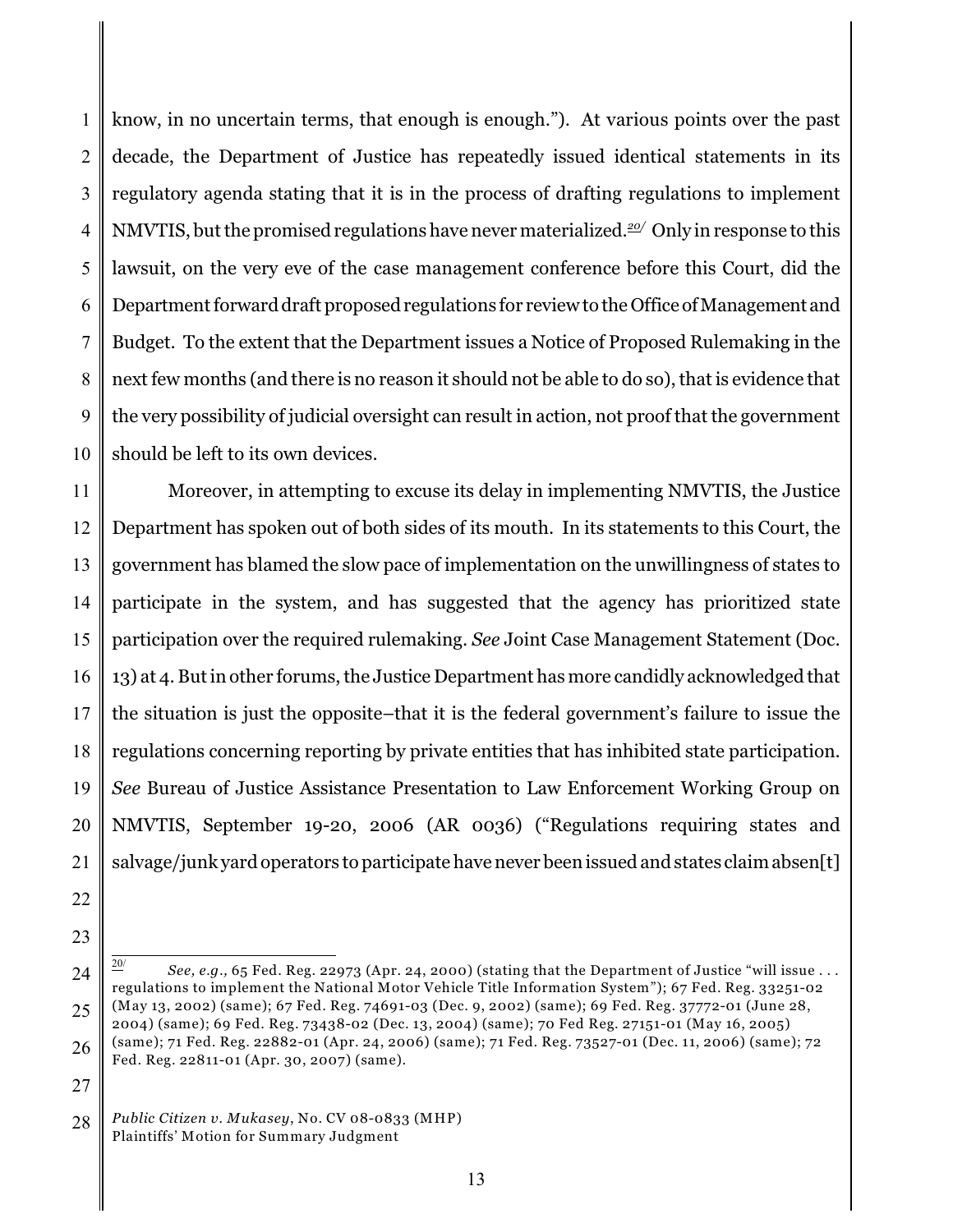1 2 3 the requirement, NMVTIS participation must compete with other priorities.").<sup>21/</sup> Whatever the real story, the priorities here have been set by Congress, by means of a mandatory deadline, and the agency does not have discretion to deviate from that command.

4 5 6 7 8 9 10 11 12 13 14 15 16 17 18 19 20 21 In any event, as the D.C. Circuit explained in the leading case on point: "Requiring the courts to rely on mere exhortation to move with expedition toward compliance within a 'reasonable time' would undercut their ability to spur reticent defendants to tender the performance to which the plaintiff[s] and the public are entitled." *NRDC v. Train*, 510 F.2d 692, 705 (D.C. Cir. 1975). Accordingly, courts have "[t]he authority to set enforceable deadlines both of an ultimate and an intermediate nature." *Id.* To the extent that this lawsuit has already spurred the agency to action (and particularly if the agency is able to issue a Notice of Proposed Rulemaking while this motion is pending), that is all the more reason to hold the agency to an accelerated remedial schedule that takes into account the work that has already been done. *See, e.g., NRDC v. EPA*, 797 F. Supp. 194, 198 (E.D.N.Y. 1992) ("EPA is sufficiently far along in the process of devising regulations to comply with the schedule plaintiff proposes"); *In re Int'l Chem. Workers Union*, 958 F.2d at 1150 ("The agency is now in the concluding phase of the rulemaking; it predicts final issuance of the rule in five months from now. . . . [W]e have great concern that if we do not insist on a deadline now, some new impediment will be pleaded five months hence. OSHA's asserted justifications for the delay become less persuasive the longer the delay continues. . . . There is a point when the court must 'let the agency know, in no uncertain terms, that enough is enough.'") (quoting *Public Citizen v. Brock*, 823 F.3d at 627).

22

23 More to the point, the APA provides that the court "shall" compel agency action that has been unlawfully withheld, 5 U.S.C. § 706(1), and this has been interpreted to mean that

<sup>24</sup>

<sup>25</sup>  $\frac{21}{1}$  See also Factors Contributing to NMVTIS Implementation Failure, Briefing for the National Governors' Association, July 2007 (AR 0251) ("NMVTIS is missing salvage and junk yard data which is critical for states and others to know the disposition of vehicles where those business are located."); see also Letter from James H. Burch III, Deputy Director, Bureau of Justice Assistance to Robert M. Byrant,

<sup>26</sup> 27 National Insurance Crime Bureau (AR 0005) ("[T]his data (insurance total loss and recycler inventories) is important to the successful implementation of the Act and would be tremendously helpful to law enforcement, States, and prospective purchasers.").

<sup>28</sup> *Public Citizen v. Mukasey*, No. CV 08-0833 (MHP) Plaintiffs' Motion for Summary Judgment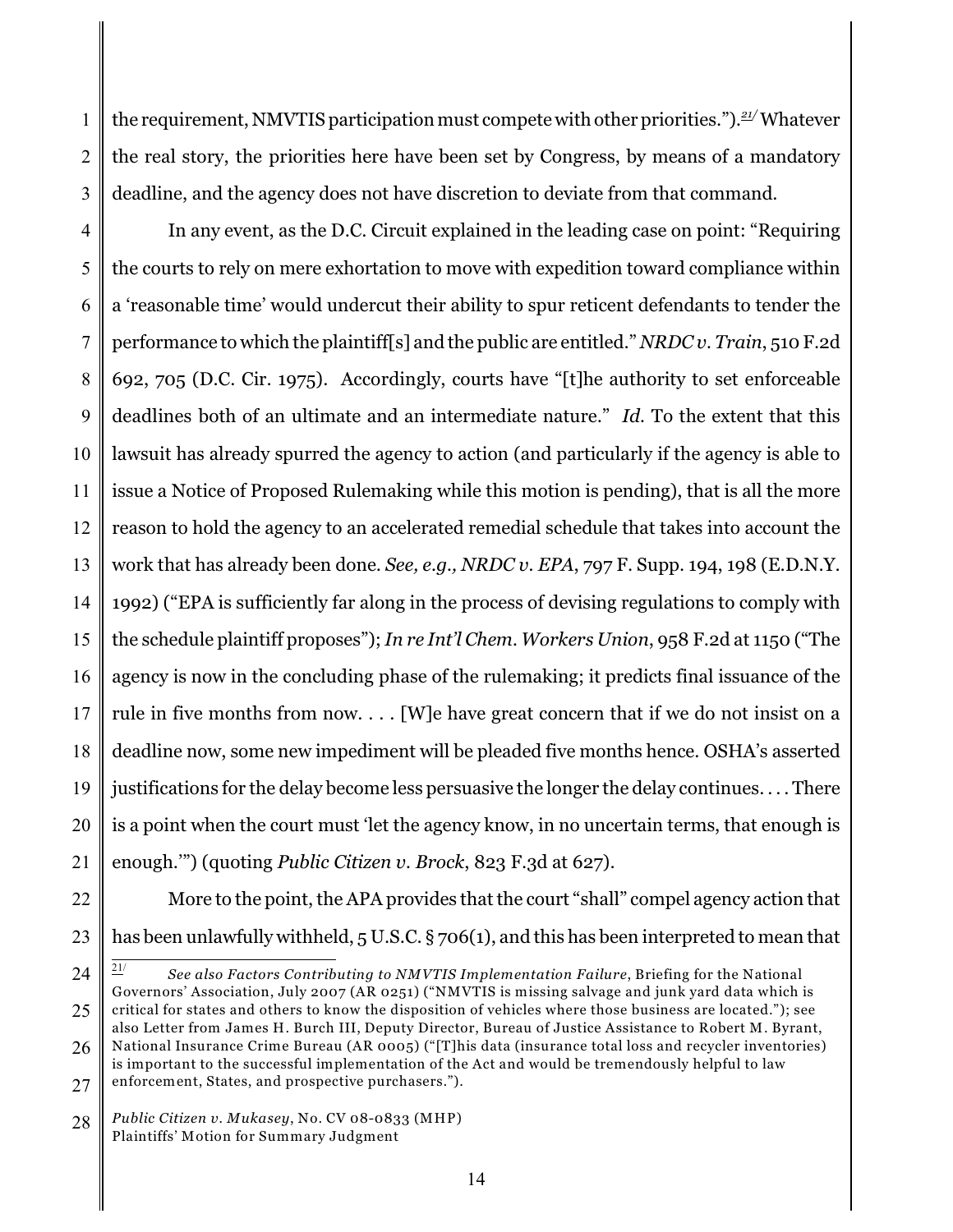1 2 3 4 5 6 7 8 9 10 11 12 13 14 15 16 17 18 19 20 the federal courts cannot look the other way where, as here, the government has failed to meet a statutory deadline. *See Forest Guardians*, 174 F.3d at 1187 ("'Shall' means 'shall'"). In fashioning relief in such cases, courts are to issue injunctions "necessary to effectuate the congressional purpose behind the statute." *Badgley*, 309 F.3d at 1177. In the case of the Anti-Car Theft Improvements Act of 1996, we know precisely what the congressional purpose behind the statute was: to "expedite implementation of the motor vehicle titling information system," because the government had "failed to meet its statutory deadline." H.R. Rep. 104-618, at 2-3 (1996), *reprinted in* 1996 U.S.C.C.A.N. at 1061. And we know that Congress wanted the implementation to occur rapidly, and in no event later than 1997. Under these circumstances, "the clear objectives and language of Congress . . . [have] removed the traditional discretion of courts in balancing the equities before awarding injunctive relief." *Badgley*, 309 F.3d at 1177 (discussing Endangered Species Act and holding that "[t]he Service's failure to complete the [action] within the mandated time frame compelled the court to grant injunctive relief. The court had no discretion to consider the Service's stated priorities."); *Forest Guardians*, 174 F.3d at 1192 ("[T]he Secretary's inadequate resource argument must fail with respect to the appropriate remedy. Section 706 requires us to compel the unlawfully withheld agency action."). Thus, the government cannot seek additional time based on traditional equitable defenses, such as competing priorities or resources, or even based on promises that it is finally taking voluntary action in response to this lawsuit after a decade of delay.

21 22 23 24 25 26 Instead, the relevant standard is that of "impossibility"; an agency "may avoid implementing a statute *only* by showing that attainment of the statutory objectives is *impossible*." *Sierra Club v. EPA*, 719 F.2d 436, 463 (D.C. Cir. 1983)(emphasis added). The government "bears a 'heavy burden of proving impossibility as a defense to non-compliance' with the statutory deadline," and "courts must carefully scrutinize an agency's claims of impossibility or infeasibility." *Communities for a Better Environment v. EPA*, 2008 WL

<sup>27</sup>

<sup>28</sup> *Public Citizen v. Mukasey*, No. CV 08-0833 (MHP) Plaintiffs' Motion for Summary Judgment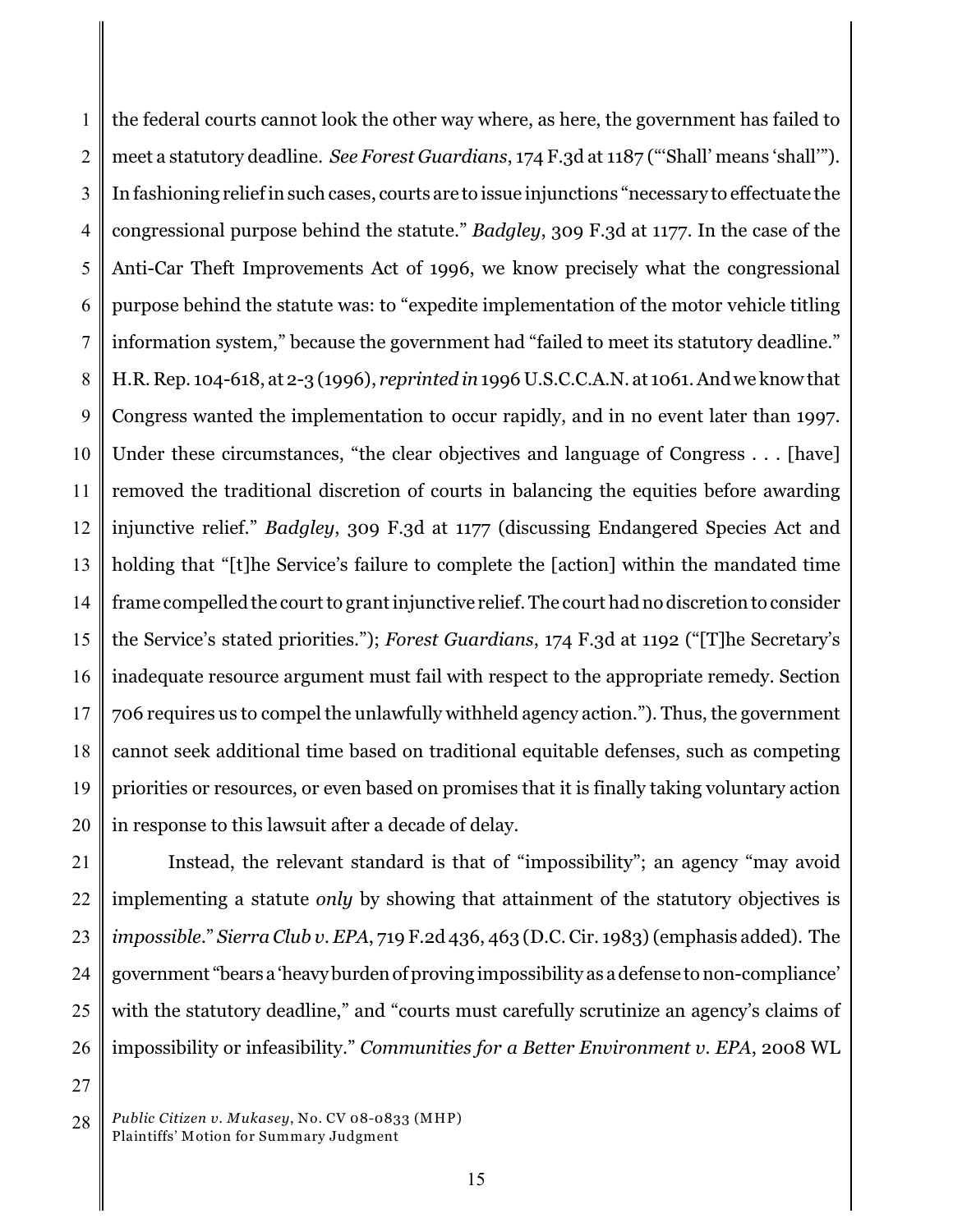1 2 3 4 5 6 7 8 1994898, at \*2-\*3 (N.D. Cal. May 5, 2008) (quoting *Maine Ass'n of Handicapped v. Dole*, 623 F. Supp. 920, 926 (D. Me. 1985)); *see also Sierra Club v. Gorsuch*, 551 F. Supp. 785, 787 (N.D. Cal. 1982). That burden "is especially heavy where, as here, the [government] has failed to demonstrate any diligence whatsoever in discharging its statutory duty . . . and has in fact ignored that duty for several years." *Communities for a Better Environment*, 2008 WL 1994898, at \*3. "Where, as here, Congress has established a clear time frame for regulatory action, deferring to the agency is inappropriate." *Sierra Club v. Thomas*, 658 F.Supp. 165, 171 n.6 (N.D.Cal. 1987) (Schwarzer, J.).

9 10 11 12 13 14 15 16 17 Agencies typically argue that they cannot comply with an accelerated schedule to remedy delay because of "the legal and factual complexity of the rule," or "the number and variety of public comments" to be taken into account, or "the amount of internal review required." *Ctr. for Biological Diversity v. Kempthorne*, No. 08-1339, 2008 WL 1902703, at \*3 (N.D. Cal. April 28, 2008) (Wilken, J.). But in the face of a history of delay, and particularly in the face of a long unheeded statutory deadline, those generalized excuses will not suffice. *Id.* ("Other than the general complexity of finalizing the rule, the Defendants offer no specific facts that would justify the existing delay, much less further delay.") (ordering publication of listing at issue within 17 days of the court's order).

18 19 20 21 22 23 24 25 26 Finally, there is no basis for the government to seek additional time within the proposed remedial schedule for review of the Attorney General's activities by the Office of Management and Budget (OMB) or any other entity in the Executive Branch. OMB lacks any authority to review regulations beyond the date of a statutory deadline. *See United Mine Workers*, 190 F.3d at 551. ("Needless to say, the President is without authority to set aside congressional legislation by executive order, and the 1993 executive order does not purport to do so.") (rejecting agency's argument that executive order "requiring agencies to submit their rules for up to ninety days of pre-publication review by the Office Management Budget" excused compliance with deadlines); *accord Envt'l Defense Fund v.*

<sup>28</sup> *Public Citizen v. Mukasey*, No. CV 08-0833 (MHP) Plaintiffs' Motion for Summary Judgment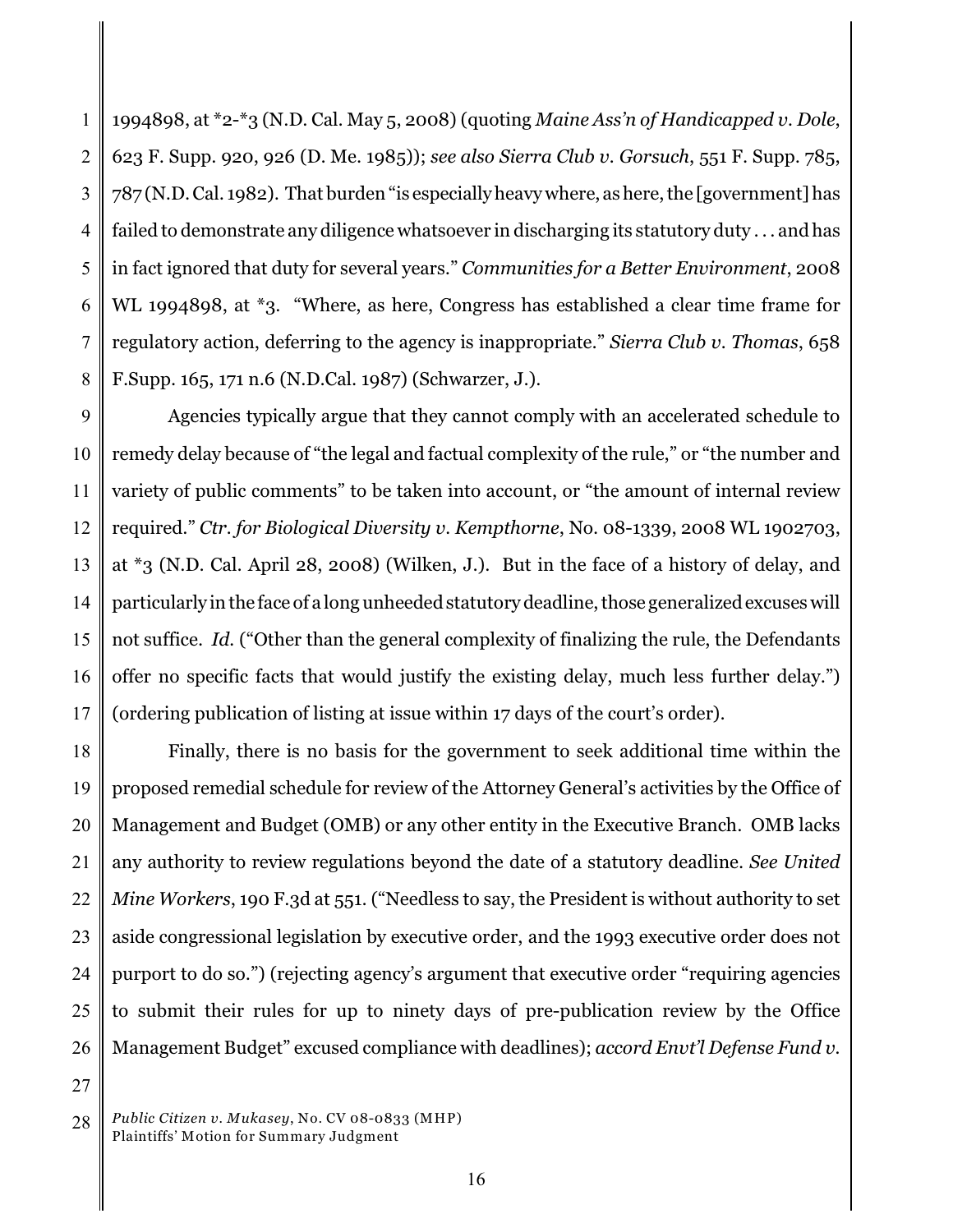1 2 3 4 5 6 7 8 9 10 11 *Thomas*, 627 F. Supp. at 571 ("[I]f a deadline has already expired, OMB has no authority to delay regulations subject to the deadline in order order review under the Executive Order."); *NRDC v. Ruckelshaus*, 1984 WL 6092, at \*4 (D.D.C. 1987) ("OMB review is not only unnecessary, but in contravention to applicable law."); *NRDC v. EPA*, 797 F. Supp. at 198 ("OMB's review of regulations does not apply where it would conflict with statutory deadlines."); *see also* Executive Order 12,866 § 10 (Sept. 30, 1993) ("Nothing in this Executive order shall affect any otherwise available judicial review of agency action."). Thus, this Court should not include any additional time in its remedial schedule for OMB review in addition to the time already contemplated for notice and comment under the APA. Rather, it should order the Attorney General to undertake the mandatory actions according to the schedule proposed by the plaintiffs.

12

20

21

### **CONCLUSION**

13 14 15 16 17 18 19 For the foregoing reasons, the Attorney General should be declared to have violated the Anti-Car Theft Act of 1992, the Anti-Car Theft Improvements Act of 1996, and the Administrative Procedure Act in withholding the actions necessary to establish the National Motor Vehicle Title Information System within the time framemandated by Congress. The Court should order the Attorney General to complete its responsibilities according to the remedial schedule proposed by the plaintiffs, as set forth in the accompanying proposed order.